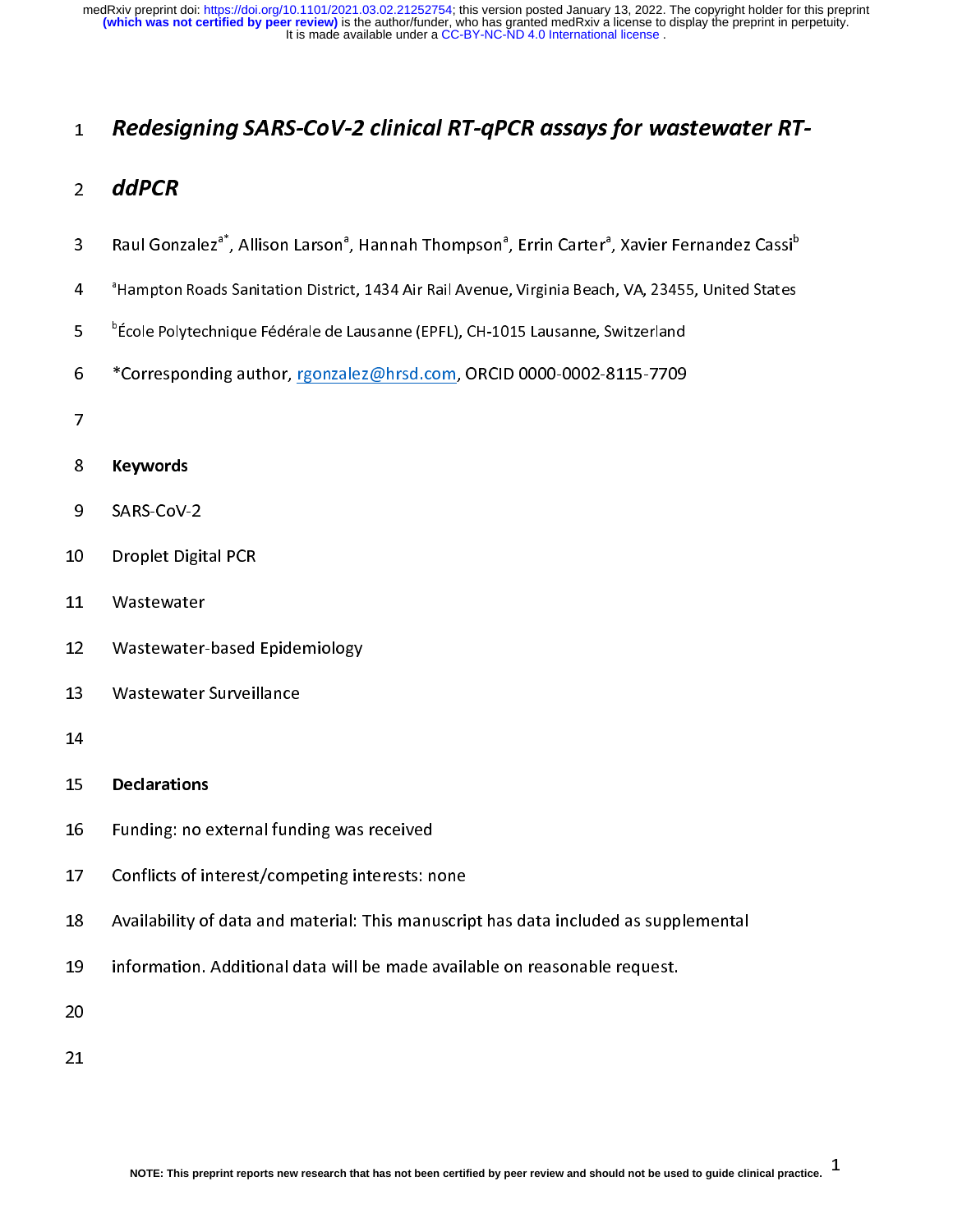22 Abstract<br>
23<br>
24 COVID-19<br>
25 infection<br>
26 concentra<br>
27 samples :<br>
28 accuratel<br>
29 environm<br>
30 clinical us<br>
28 designed<br>
32 designed 24 25 26 27 28 29 20 31 32 33 24 Covid-21 was taken an encounter and gained wide prince to perfect to monitor concentrations due to dilution, and high levels of PCR inhibitors. Therefore, wastewater samples should be processed by appropriately designed 26 concentrations due to dilution, and high levels of PCR inhibitors. Therefore, wastewater<br>27 samples should be processed by appropriately designed and optimized molecular workflows to<br>28 accurately quantify targets. Dig 27 samples should be processed by appropriately designed and optimized molecular workflows to<br>28 accurately quantify targets. Digital PCR has shown to be more sensitive and resilient to<br>29 evironmental matrix inhibition. EXECUTE IN THE PROPERT TRENDED IN A produce in a positive and resilient to<br>27 accurately quantify targets. Digital PCR has shown to be more sensitive and resilent to<br>27 cultical use on RT-qPCR instruments, then adopted to 29 environmental matrix inhibition. However, most SARS-CoV-2 assays have been designed for<br>20 clinical use on RT-qPCR instruments, then adopted to digital PCR platforms. But it is unknown<br>21 whether clinical RT-qPCR assay 29 clinical use on RT-qPCR instruments, then adopted to digital PCR platforms. But it is unknown<br>31 whether clinical RT-qPCR assays are adequate to use on digital PCR platforms. Here we<br>32 designed an N and E gene multipl 31 whether clinical RT-qPCR assays are adequate to use on digital PCR platforms. Here we<br>designed an N and E gene multiplex (ddCoV\_N and ddCoV\_E) specifically for RT-ddPCR and<br>benchmarked them against the nCoV\_N2 and E\_Sa designed an N and E gene multiplex (ddCoV\_N and ddCoV\_E) specifically for RT-ddPCR and<br>33 benchmarked them against the nCoV\_N2 and E\_Sarbeco assays. ddCoV\_N and ddCoV\_E have<br>34 equivalent limits of detections and wastewat 33 benchmarked them against the nCoV\_N2 and E\_Sarbeco assays.  $ddCov_N$  and  $ddCov_E$  have equivalent limits of detections and wastewater sample concentrations to NCoV\_N2 and E\_Sarbeco but showed improved signal-to-noise ratios <sup>2</sup><br>34 equivalent limits of detections and wastewater sample concentrations to NCoV\_N2 and<br>35 E\_Sarbeco but showed improved signal-to-noise ratios that eased interpretation and ability to<br>36 multiplex. From GISAID downloa E\_Sarbeco but showed improved signal-to-noise ratios that eased interpretation and ability to<br>multiplex. From GISAID downloaded unique sequences analyzed, 2.12% and 0.83% present a<br>mismatch or would not be detected by the 236 multiplex. From GISAID downloaded unique sequences analyzed, 2.12% and 0.83% present a<br>37 mismatch or would not be detected by the used primer/probe combination for the ddCoV\_N<br>38 and ddCoV\_E, respectively. 37 mismatch or would not be detected by the used primer/probe combination for the ddCoV\_N<br>and ddCoV\_E, respectively. and ddCoV\_E, respectively. 38 and ddCoV\_E, respectively.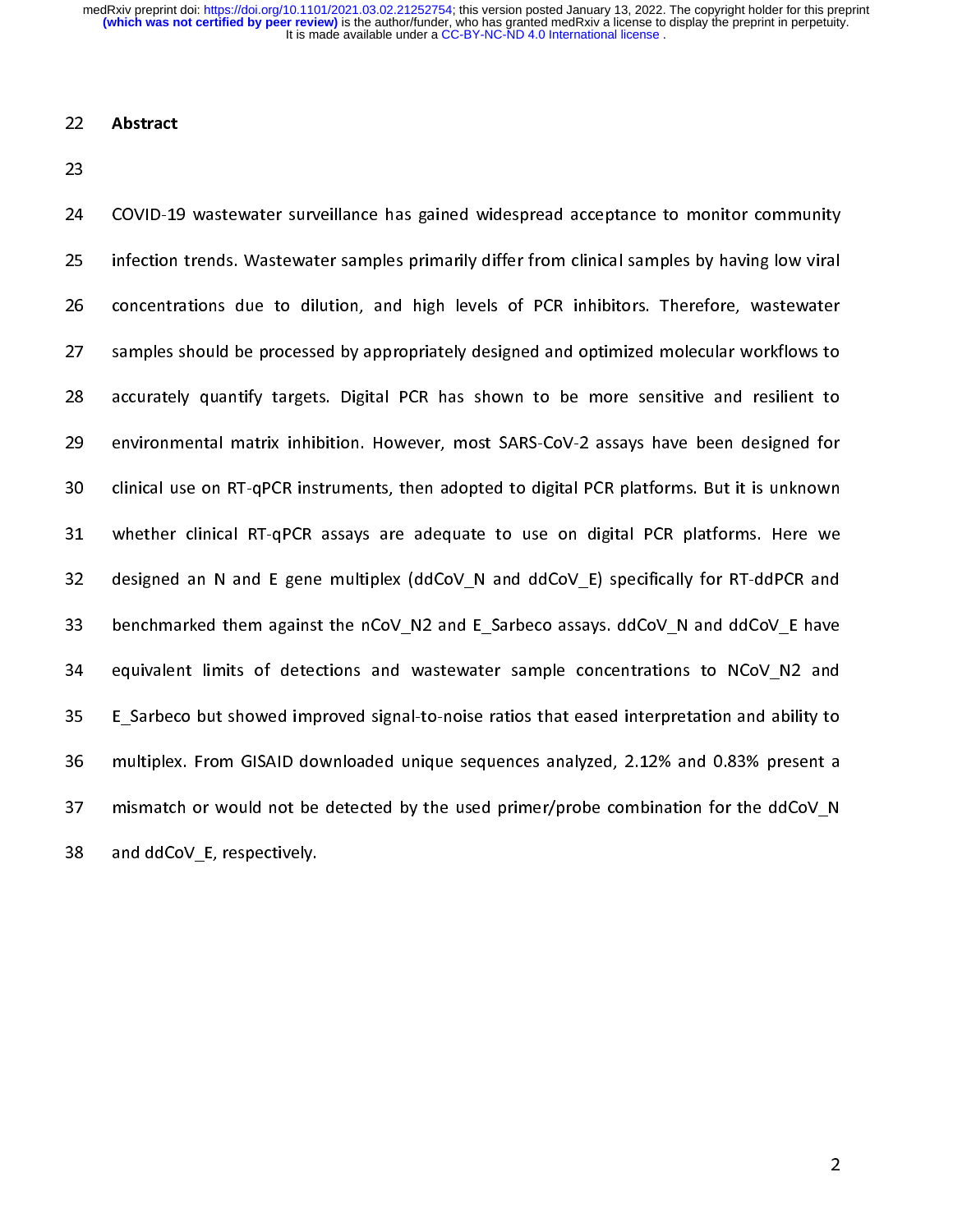| 40 | Globally there have been over 83,000,000 cases and 1,800,000 deaths due to the coronavirus           |
|----|------------------------------------------------------------------------------------------------------|
| 41 | disease-2019 (COVID-19) pandemic in 2020 alone (Dong et al., 2020). Wastewater surveillance          |
| 42 | of severe acute respiratory syndrome coronavirus 2 (SARS-CoV-2), the virus that causes COVID-        |
| 43 | 19, has been used as an epidemiological tool to better understand the infection extent in            |
| 44 | sewershed communities (e.g. Gerrity et al., 2021; Gonzalez et al., 2020; Prado et al., 2021;         |
| 45 | Randazzo et al., 2020; Hata et al. 2021; Carrillo-Reyes et al., 2020).                               |
| 46 |                                                                                                      |
| 47 | Two main differences exist between clinical and environmental samples. First, environmental          |
| 48 | samples typically have lower viral concentrations compared to clinical (e.g., nasopharyngeal,        |
| 49 | throat, stool, sputum) samples. This is primarily due to dilution effects and often require          |
| 50 | environmental samples to be concentrated prior to quantification. Second, environmental              |
| 51 | matrices can have a wide variety of inhibitory substances that are co-concentrated in                |
| 52 | environmental workflows. Thus, environmental samples require molecular workflows that have           |
| 53 | properly designed and optimized assays to maximize sensitivity and accuracy. An appropriate          |
| 54 | assay design reduces primer dimers that can interfere with accurate quantification, which is         |
| 55 | especially important at lower concentrations. Additionally, proper assay design and                  |
| 56 | optimization can improve signal-to-noise ratios that can facilitate interpretation of true           |
| 57 | positives. The signal-to-noise ratio is especially important to certain digital PCR platforms (i.e., |

throat, stool, sputum) samples. This is primarily due to dilution effects and often require<br>environmental samples to be concentrated prior to quantification. Second, environmental<br>matrices can have a wide variety of inhibi environmental samples to be concentrated prior to quantification. Second, environmenta<br>matrices can have a wide variety of inhibitory substances that are co-concentrated in<br>environmental workflows. Thus, environmental samp matrices can have a wide variety of inhibitory substances that are co-concentrated in<br>
environmental workflows. Thus, environmental samples require molecular workflows that<br>
properly designed and optimized assays to maximi environmental workflows. Thus, environmental samples require molecular workflows<br>properly designed and optimized assays to maximize sensitivity and accuracy. An appr<br>assay design reduces primer dimers that can interfere wi properly designed and optimized assays to maximize sensitivity and accuracy. An appropriate<br>assay design reduces primer dimers that can interfere with accurate quantification, which is<br>especially important at lower concent 54 assay design reduces primer dimers that can interfere with accurate quantification, which is<br>especially important at lower concentrations. Additionally, proper assay design and<br>optimization can improve signal-to-noise r ESS especially important at lower concentrations. Additionally, proper assay design and<br>optimization can improve signal-to-noise ratios that can facilitate interpretation of true<br>positives. The signal-to-noise ratio is esp 55 optimization can improve signal-to-noise ratios that can facilitate interpretation of t<br>positives. The signal-to-noise ratio is especially important to certain digital PCR platf<br>droplet digital PCR).<br>59 57 positives. The signal-to-noise ratio is especially important to certain digital PCR platform<br>droplet digital PCR).<br>59 58 droplet digital-PCR).<br>59<br>59

59<br>19 droppen digital PCR<br>19 droppen digital PCR (19 droppen digital PCR).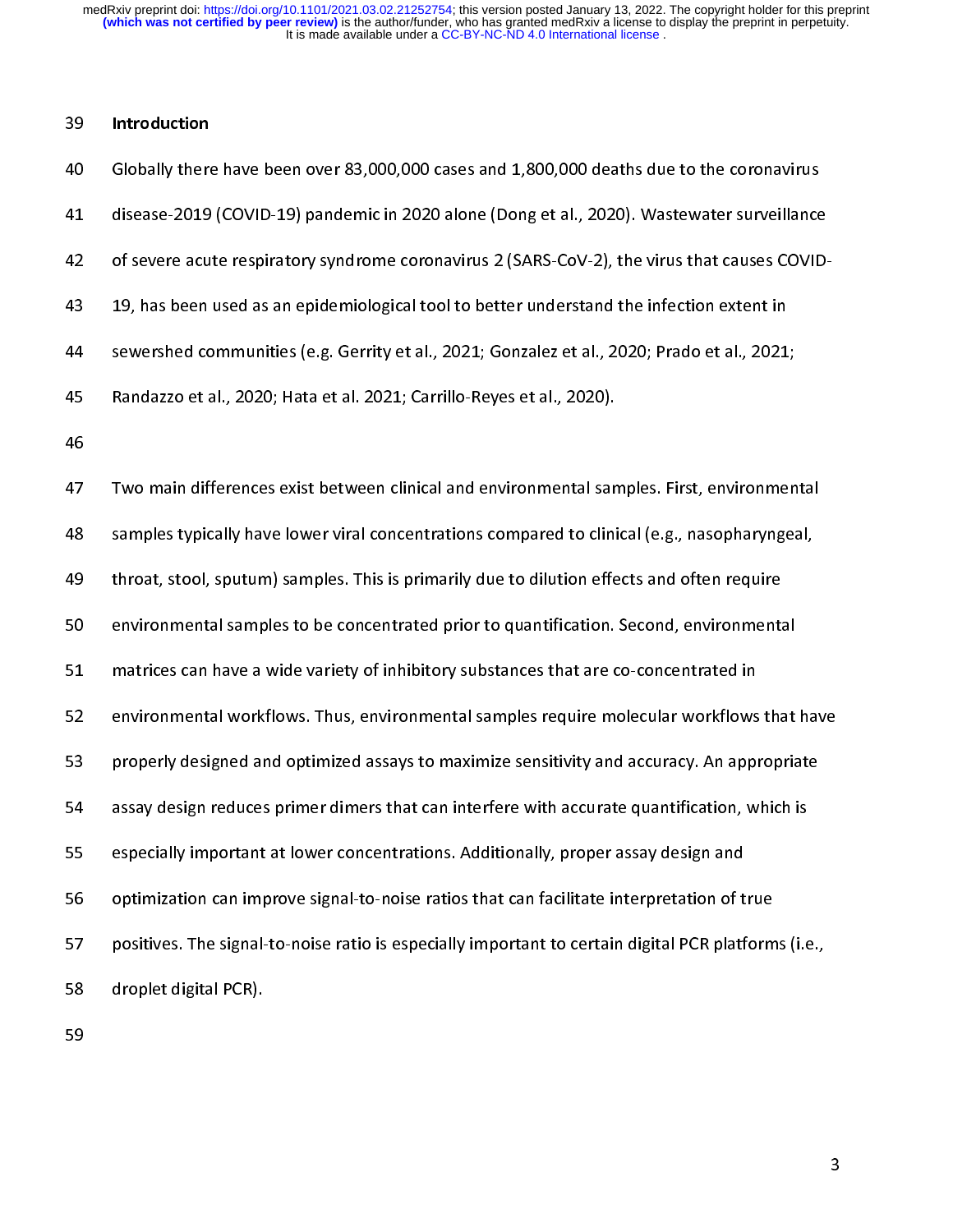| 60 | Reverse transcription-qPCR (RT-qPCR) and RT-digital PCR have been the dominant molecular           |
|----|----------------------------------------------------------------------------------------------------|
| 61 | methods used to quantify SARS-CoV-2 in wastewater (e.g., Pecson et al., 2021; Fores et al.,        |
| 62 | 2021; Oliveira et al., 2020; Cervantes-Aviles et al., 2021; Alygizakis et al., 2021; Torii et al., |
| 63 | 2021). Many RT-qPCR SARS-CoV-2 assays have been developed for various genome regions-N             |
| 64 | gene, E gene, S gene, etc. (Lu et al., 2020; Corman et al., 2020; Chu et al., 2020; China CDC,     |
| 65 | 2020). These assays have been designed based on general RT-qPCR specifications and some            |
| 66 | have design faults from not strictly following design guidelines. However, these assays can still  |
| 67 | provide adequate quantification, even without strict adherence to recommended design               |
| 68 | specifications, because of high titer clinical samples. Digital PCR has been proven to be more     |
| 69 | sensitive than qPCR (Falzone et al., 2020; Liu et al., 2020; Suo et al., 2020), especially in      |
| 70 | environmental matrices (Graham et al., 2021; Cao et al., 2015; Yang et al., 2014; Racki et al.,    |
| 71 | 2014), with some exceptions (e.g., D'Aoust et al., 2021). The assays used have all been designed   |
| 72 | for clinical use on RT-qPCR instruments, then adopted to digital PCR platforms. Some digital       |
| 73 | PCR platforms, like droplet digital PCR (ddPCR), require a stricter adherence to assay design      |
| 74 | criterion since the technology relies on the clear separation of positive and negative droplets or |
| 75 | partitions.                                                                                        |
| 76 |                                                                                                    |
| 77 | Early on in the SARS-CoV-2 pandemic the following knowledge gap has been identified: Are           |
| 78 | clinical RT-qPCR assays adequate to use on digital PCR platforms, especially when analyzing        |
| 79 | environmental samples that have strong matrix inhibition and are subject to dilution effects?      |
| 80 | Here we designed and optimized a SARS-CoV-2 RT-ddPCR multiplex for wastewater following            |

For clinical use on RT-qPCR instruments, then adopted to digital PCR platforms. Some digital<br>
PCR platforms, like droplet digital PCR (ddPCR), require a stricter adherence to assay design<br>
criterion since the technology re 22 For clinical action of clinical users of digital PCR (ddPCR), require a stricter adherence to assay design<br>27 For criterion since the technology relies on the clear separation of positive and negative droplet<br>27 partit For the componential same displaced on the clear separation of positive and negative droplet<br>partitions.<br>The prictions.<br>The pricis and the SARS-CoV-2 pandemic the following knowledge gap has been identified: Are<br>clinical Early on in the SARS-CoV-2 pandemic the following knowledge gap has been identified: Are<br>clinical RT-qPCR assays adequate to use on digital PCR platforms, especially when analyzing<br>environmental samples that have strong ma 76<br>77 Early on in<br>78 clinical RT-<br>80 Here we de<br>81 strict design 77<br>78<br>79<br>80<br>81 readed in the SARS-CoV-2 particles, especially when analyzing<br>
27 environmental samples that have strong matrix inhibition and are subject to dilution effects<br>
28 Here we designed and optimized a SARS-CoV-2 RT-ddPCR multip 28 environmental samples that have strong matrix inhibition and are subject to dilution effects<br>
28 Here we designed and optimized a SARS-CoV-2 RT-ddPCR multiplex for wastewater followin<br>
28 Strict design criteria to maxim 79 Here we designed and optimized a SARS-CoV-2 RT-ddPCR multiplex for wastewater following<br>31 strict design criteria to maximize accuracy especially at the lower concentrations in a difficult<br>31 strict design criteria to m 81 Strict design criteria to maximize accuracy especially at the lower concentrations in a difficult<br>81 Strict design criteria to maximize accuracy especially at the lower concentrations in a difficult 81 strict design criteria to maximize accuracy especially at the lower concentrations in a difficult of the lower<br>The lower concentrations in a difficult of the lower concentrations in a difficult of the lower concentratio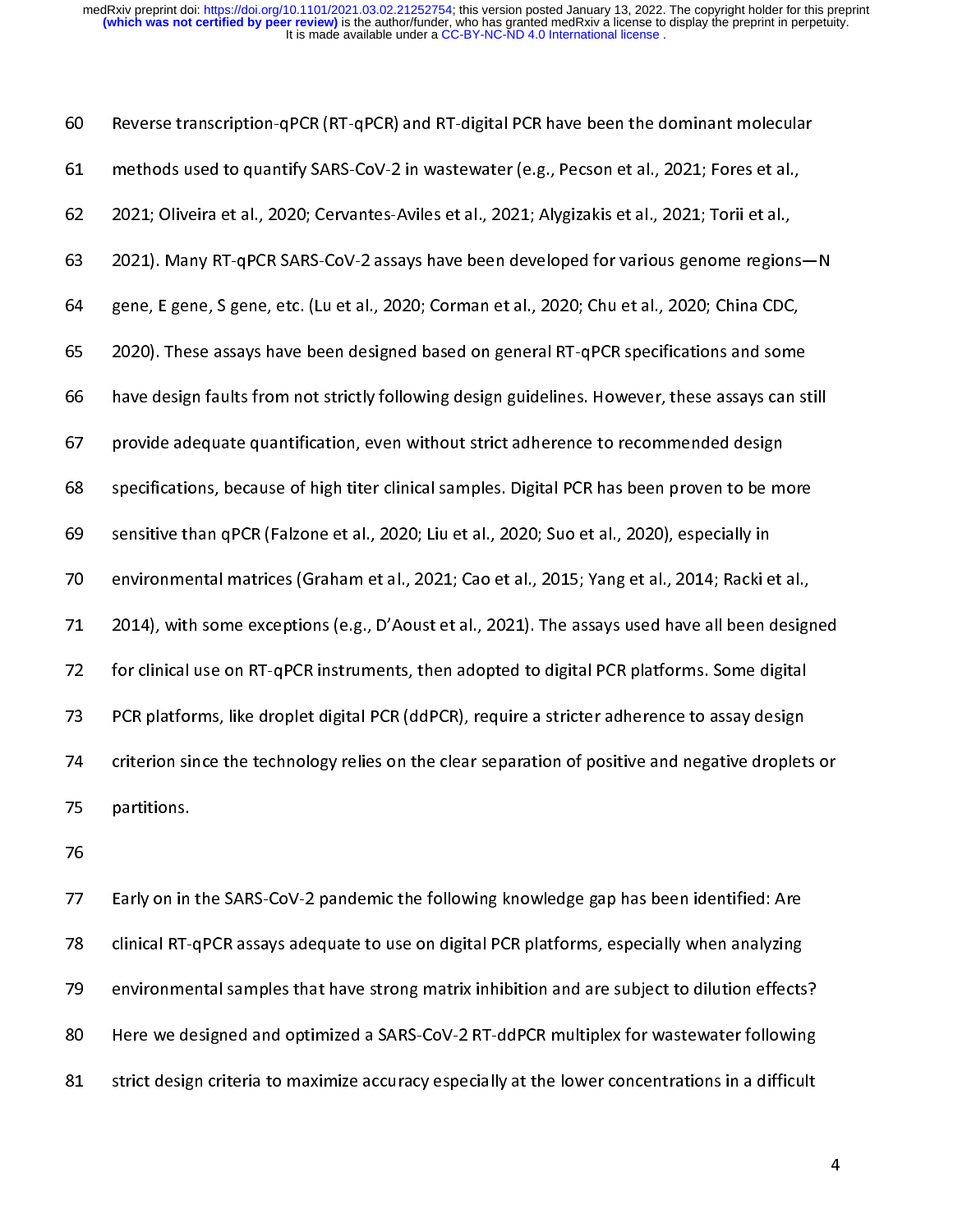| 82 | matrix (wastewater). N and E gene assays were specifically designed for ddPCR and compared      |
|----|-------------------------------------------------------------------------------------------------|
| 83 | to the nCoV_N2 and E_Sarbeco assays (Lu et al., 2020; Corman et al., 2020) designed for RT-     |
| 84 | gPCR. Knowing the effect of strict adherence to digital PCR design specifications is necessary  |
| 85 | since wastewater surveillance has seen a shift from trend analysis at the sewershed scale to    |
| 86 | finer resolution building level screening of individuals. Thus, pushing the need for an         |
| 87 | appropriately optimized method for environmental samples.                                       |
| 88 |                                                                                                 |
| 89 |                                                                                                 |
| 90 | <b>Methods</b>                                                                                  |
| 91 | Assay Design. Many COVID-19 wastewater surveillance researchers have been running multiple      |
| 92 | assays for the same gene (e.g., Sherchan et al., 2020, Medema et al., 2020; Ahmed et al., 2020) |
| 93 | This is highly redundant and not normally done in wastewater studies quantifying pathogens      |
| 94 | (e.g., Worley-Morse et al. 2019; Sarmila et al., 2020). A better strategy to gain higher        |
| 95 | confidence of results would be to quantify multiple conserved genes in the virus. We have       |

93 This is highly redundant and not normally done in wastewater studies quantifying pathogens 87 appropriately optimized method for environmental samples.<br>88<br>88 finer resolution building and the new street screening of individuals.<br>88<br>89 finer resolution building and the same gene (e.g., Sherchan et al., 2020, Mede 88<br>88<br>88 approximately optimized methods<br>87 assays for the same gene (e.g., Sherchan et al., 2020, Medem<br>83 assays for the same gene (e.g., Sherchan et al., 2020, Medem<br>84 for environmental samples in wastewate<br>84 (e.g., W 89 90 91 92 93 94 95 96 97 98 89 91 Assay Des<br>92 assays for<br>93 This is hig<br>94 (e.g., Wor<br>95 confidenc<br>96 designed<br>97 and the cr<br>98 PCR desig<br>99 and targe<br>00 4-6°C high 92 Assays for the same gene (e.g., Sherchan et al., 2020, Medema et al., 2020; Ahmed et al., 2020).<br>93 This is highly redundant and not normally done in wastewater studies quantifying pathogens<br>94 (e.g., Worley-Morse et al This is highly redundant and not normally done in wastewater studies quantifying pathogens<br>
93 This is highly redundant and not normally done in wastewater studies quantifying pathogens<br>
94 (e.g., Worley-Morse et al. 2019; 94 (e.g., Worley-Morse et al. 2019; Sarmila et al., 2020). A better strategy to gain higher<br>95 confidence of results would be to quantify multiple conserved genes in the virus. We have<br>96 designed 2 assays targeting N and confidence of results would be to quantify multiple conserved genes in the virus. We<br>designed 2 assays targeting N and E genes using Primer3Plus software (Untergasser e<br>and the criteria found in Supplemental Table S1. In s designed 2 assays targeting N and E genes using Primer3Plus software (Untergasser et al., 7<br>and the criteria found in Supplemental Table S1. In short, we strictly followed widely accep<br>PCR design criteria (and specific man 97 and the criteria found in Supplemental Table S1. In short, we strictly followed widely accepted<br>
96 PCR design criteria (and specific manufacturer recommendations) to lower primer dimer scores,<br>
99 and target recommende 97 PCR design criteria (and specific manufacturer recommendations) to lower primer dimers cores<br>99 and target recommended GC content (40-60%), melting temperatures (Tm; 60-63°C for primer<br>99 4-6°C higher for probes), and l and target recommended GC content (40-60%), melting temperatures (Tm; 60-63°C for primers,<br>
99 and target recommended GC content (40-60%), melting temperatures (Tm; 60-63°C for primers,<br>
92 (ddCoV\_N, ddCoV\_E) can be seen i 99 4-6°C higher for probes), and lengths. The newly designed primers and probes for RT-ddPCR<br>
99 (ddCoV\_N, ddCoV\_E) can be seen in Table 1. Optimization and validation of these assays was<br>
99 done alongside the popularly u 101 (ddCoV\_N, ddCoV\_E) can be seen in Table 1. Optimization and validation of these assays was<br>102 done alongside the popularly used nCoV\_N2 and E\_Sarbeco assays. Geneious Prime (Geneio<br>103 Biologics, Auckland, New Zealand 102 done alongside the popularly used nCoV\_N2 and E\_Sarbeco assays. Geneious Prime (Geneiou<br>103 Biologics, Auckland, New Zealand) was used to visualize the newly designed primer and probe<br>103 Diologics, Auckland, New Zeal 103 Biologics, Auckland, New Zealand) was used to visualize the newly designed primer and probe<br>103 Biologics, Auckland, New Zealand) was used to visualize the newly designed primer and probe  $103 \text{ g}$ iologics, Auckland, New Zealand, New Zealand) was used to visualize the newly designed primer and probe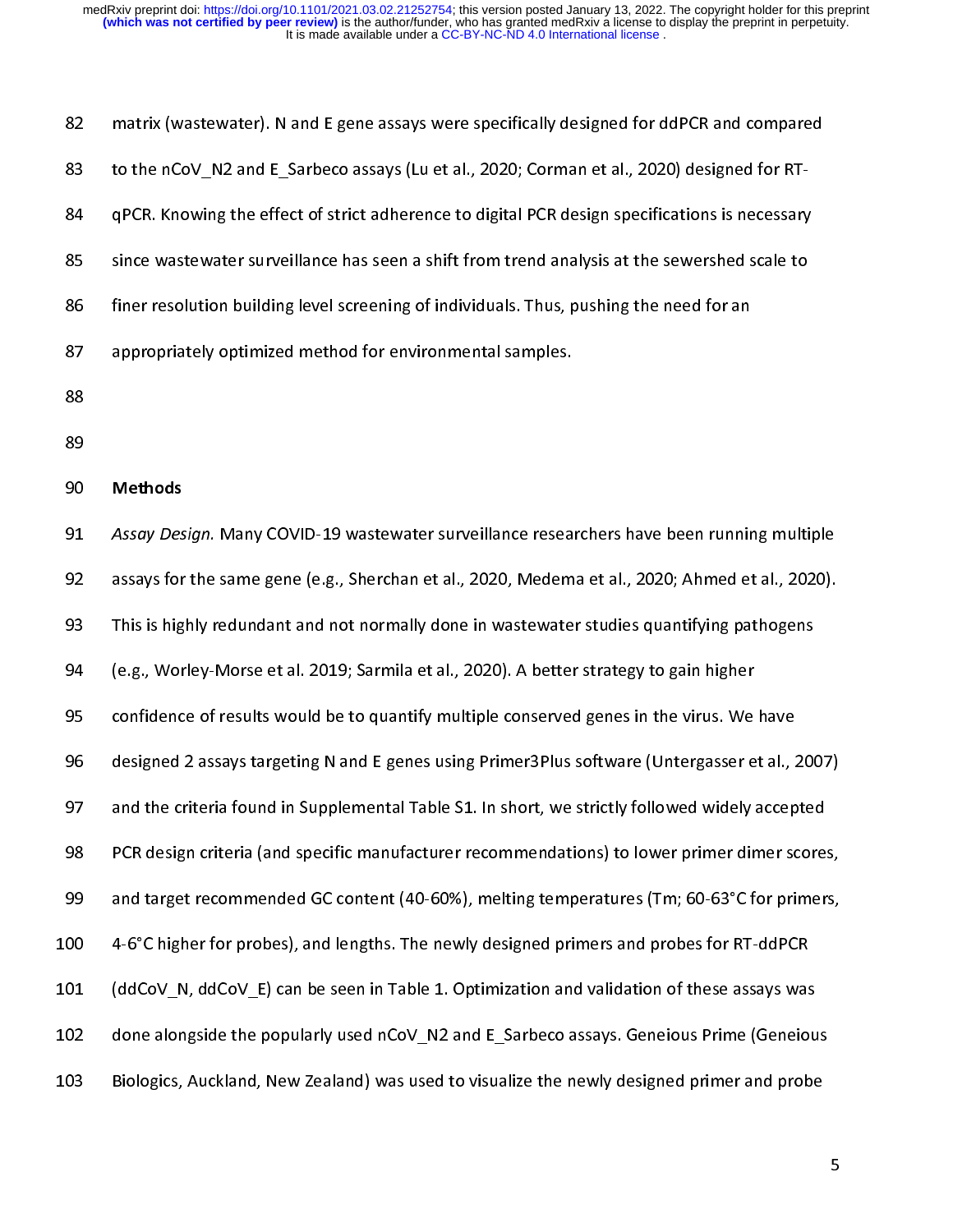| 104 | positions with respect to the nCoV_N2 and E_Sarbeco assays. Primer3Plus Primer_Check task                  |
|-----|------------------------------------------------------------------------------------------------------------|
| 105 | (with the conditions in Supplementary Table S1) was used to determine the primer and probe                 |
| 106 | Tm, GC content, and affinity for self-complementarity (likelihood that a primer will bind to itself        |
| 107 | or the other primer).                                                                                      |
| 108 |                                                                                                            |
| 109 | Sample Concentration and RNA Extraction. Wastewater concentration was done using                           |
| 110 | electronegative filtration according to Gonzalez et al. (2020). In short, MgCl <sub>2</sub> was added to a |
| 111 | final concentration of 25 mM to 25 - 50 mL wastewater, then acidified to a pH of 3.5 with 20%              |
| 112 | HCl. The sample was then filtered through a mixed cellulose ester HA filter (HAWP04700;                    |
| 113 | Millipore, Billerica, MA, USA). A total of 1.0x10 <sup>6</sup> copies of bovine coronavirus (CALF-GUARD;   |
| 114 | Zoetis, Parsippany, NJ) was added to all samples prior to filtration to determine total process            |
| 115 | recovery. Bovine coronavirus recovery using RT-ddPCR (Gonzalez et al., 2020) was the ratio of              |
| 116 | bovine coronavirus sample concentration to spike concentration.                                            |
| 117 |                                                                                                            |
| 118 | Filters were immediately stored in a -80°C freezer until RNA extraction on a NucliSENS easyMag             |
| 119 | (bioMerieux, Inc., Durham, NC, USA) within 5 days of filtration. Extractions were preformed                |
| 120 | using a modified manufacturer's protocol B 2.0.1. Modifications included a 30-min off board                |
| 121 | lysis (2 mL of lysis buffer) and 100 µL of magnetic silica beads to minimize matrix inhibition and         |
| 122 | maximize RNA recovery.                                                                                     |
| 123 |                                                                                                            |
| 124 | Reverse Transcription Droplet Digital PCR. Digital PCR workflow used the one-step RT-ddPCR                 |
| 125 | advanced kit for probes on the Bio-Rad QX200 (Bio-Rad, Hercules, CA, USA). The 20 µL final                 |
|     |                                                                                                            |
|     | 6                                                                                                          |
|     |                                                                                                            |
|     |                                                                                                            |
|     |                                                                                                            |
|     |                                                                                                            |

123<br>124 Reverse Transcription Dro<br>125 advanced kit for probes c 124<br>125 124 Reverse Transcription Droplet Digital PCR. Digital PCR workflow used the one-step RT-ddFCR<br>advanced kit for probes on the Bio-Rad QX200 (Bio-Rad, Hercules, CA, USA). The 20  $\mu$ L final  $125$  advanced kit for the Bio-Rad  $\chi$ 200 (Bio-Rad, Hercules, CA, USA). The 20  $\mu$  mass  $\mu$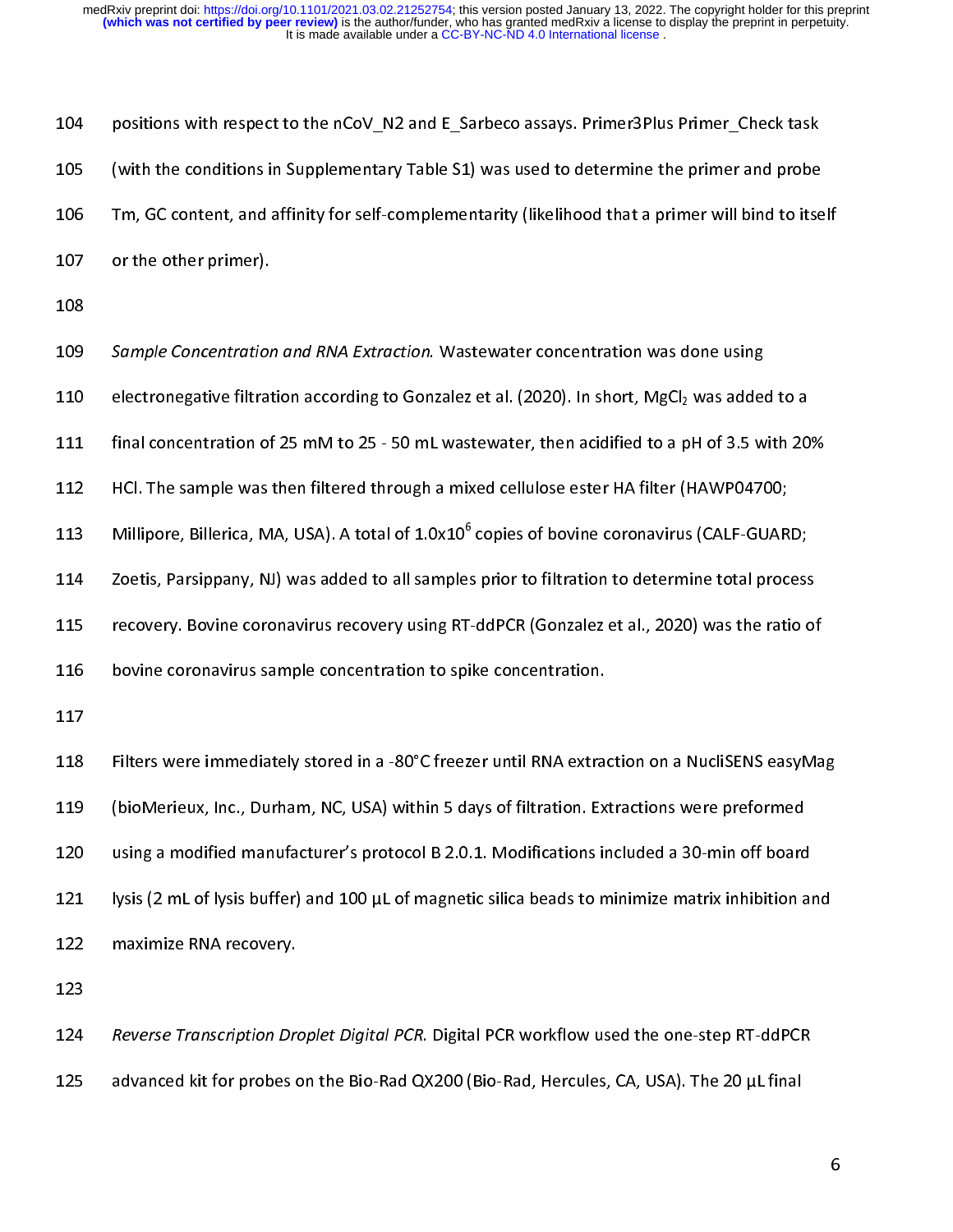127 µL reverse transcriptase (Bio-Rad), 1 µL 300 mM DTT, 3 µL of forward and reverse primers (900<br>
128 nM final concentration) and probes (250 nM final concentration), 5 µL RNase-free water, and 4<br>
129 µL RNA (samples ru 128 nM final concentration) and probes (250 nM final concentration), 5 μL RNase-free water, and 4 μL RNA (samples run undiluted). The 20 uL volume was combined with 70 μL droplet generation<br>130 oil in the Droplet Generat 129 plt RNA (samples run undiluted). The 20 ut volume was combined with 70 μt droplet generation<br>130 oil in the Droplet Generator (Bio-Rad) and resulting droplets were transferred to a 96-well plate<br>131 for end-point PCR. 130 oil in the Droplet Generator (Bio-Rad) and resulting droplets were transferred to a 96-well plate<br>131 for end-point PCR. PCR cycling conditions were: 60-min reverse transcription at 50°C (1 cycle),<br>10-min enzyme activ 131 for end-point PCR. PCR cycling conditions were: 60-min reverse transcription at 50°C (1 cycle),<br>132 10-min enzyme activation at 95°C (1 cycle), 30-s denaturation at 94°C (40 cycles), 1-min<br>133 annealing/extension cycle 132 10-min point Party Party Samily Manufel Base of Manufel Base of Algorithm at 194°C (40 cycles), 1-min<br>133 annealing/extension cycle at 55°C (40 cycles; ramp rate of  $\approx$ 2-3°C/s), 10-min enzyme<br>134 deactivation at 98°C 233 annealing/extension cycle at 55°C (40 cycles; ramp rate of ~2-3°C/s), 10-min enzyme<br>
234 deactivation at 98°C (1 cycle) and a hold at 4°C until read on the droplet reader. Positive<br>
235 negative droplet reading occurr 134 deactivation at 98°C (1 cycle) and a hold at 4°C until read on the droplet reader. Posit<br>135 negative droplet reading occurred on the Bio-Rad Droplet Reader.<br>136<br>136 Thermal Gradient Optimization. Optimizing the anneal negative droplet reading occurred on the Bio-Rad Droplet Reader.<br>
136<br>
137 Thermal Gradient Optimization. Optimizing the annealing temperature of a PCR assay is critic<br>
138 especially for target specificity. The C1000 Ther 136<br>
137 Thermal Gradient Optimization. Optimizing the annealing tempera<br>
138 especially for target specificity. The C1000 Thermal Cycler (Bio-Rad<br>
139 reaction across a range of temperatures (60 to 50°C). The Twist Sy<br>
14 137<br>137<br>138<br>139<br>140<br>141<br>142<br>143<br>145<br>146 138 especially for target specificity. The C1000 Thermal Cycler (Bio-Rad) was used to test the<br>138 especially for target specificity. The C1000 Thermal Cycler (Bio-Rad) was used to test the<br>139 reaction across a range of t 139 reaction across a range of temperatures (60 to 50°C). The Twist Synthetic SARS-CoV-2 RM<br>140 Control 4 (part no. 102862; Twist Bioscience, San Francisco, CA, USA) and a SARS-CoV-2 RM<br>141 wastewater sample was used for t 139 Control 4 (part no. 102862; Twist Bioscience, San Francisco, CA, USA) and a SARS-CoV-2 pos<br>
141 wastewater sample was used for the optimization. This optimization also gives the first<br>
143 visualization at the assay ef 141 wastewater sample was used for the optimization. This optimization also gives the first<br>
142 visualization at the assay efficiency and robustness.<br>
143<br>
144 Limits of Detection. Theoretical limits of detection (LOD) we 142 visualization at the assay efficiency and robustness.<br>
143 *Limits of Detection*. Theoretical limits of detection (LOD) were calculated by running ser<br>
144 *Limits of Detection*. Theoretical limits of detection (LOD) w 143<br>
144 Limits of Detection. Theoretical limits of detection (1<br>
145 dilutions of the Twist Synthetic SARS-CoV-2 RNA Cor<br>
146 USA) standard in 10 replicates over 4 orders of mag<br>
147 (copies/reaction) at which over 60% of 144<br>145<br>146<br>147 144 Limits of Detection. Theoretical limits of detection (LOD) were calculated by running serial<br>145 dilutions of the Twist Synthetic SARS-CoV-2 RNA Control 4 (Twist Bioscience, San Francisco<br>146 USA) standard in 10 replic 146 USA) standard in 10 replicates over 4 orders of magnitude. The LOD was the concentration<br>147 (copies/reaction) at which over 60% of the technical replicates were positive (Gonzalez et al.,<br>147 (copies/reaction) at whic 147 (copies/reaction) at which over 60% of the technical replicates were positive (Gonzalez et a<br>147

147 (copies/reaction) at which over 60% of the technical replicates were positive (Gonzalez et al.,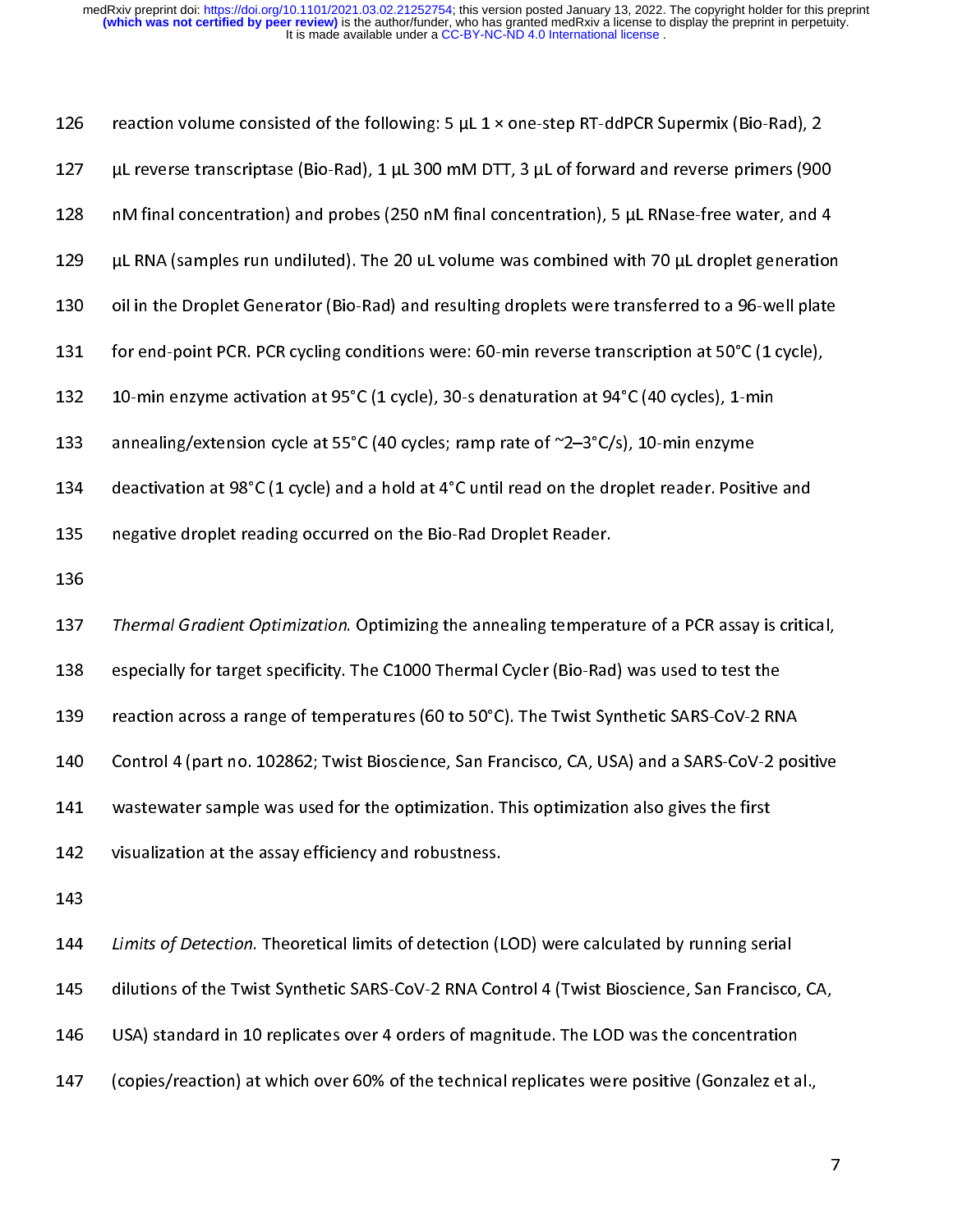| dilutions to compare replicates at different positive droplet concentrations.<br>149<br>150<br>In-silico specificity and primer/probe mismatch analysis. BLASTn (Altschul et al., 1990) was used<br>151<br>to test the in-silico specificity of the ddCoV N and ddCoV E primers against viruses (taxid:<br>152<br>10239) and bacteria (taxid: 2) in the nr database. There were no BLAST hits presenting good<br>153<br>homology and coverage for the primer/probe combinations that suggests assay detection to<br>154<br>viruses or bacteria other than SARS-CoV-2.<br>155<br>156<br>A total of 105,268 SARS-CoV-2 sequences retrieved and downloaded from GISAID on<br>157<br>06/02/2021 were evaluated in silico for the primer/probes designed. The inclusion criteria for<br>158<br>these sequences to be tested in silico were: 1) uploaded sequences from the United States of<br>159<br>America on date 01/01/2020 to 31/12/2020; 2) worldwide uploaded sequences from<br>160<br>01/01/2021 to 06/02/2021; 3) only those who have been sequenced from a human host and<br>161<br>the collection date is included; 5) only fully completed SARS-CoV-2 genomes from all clades and<br>162<br>163<br>lineages presenting high coverage were included, low coverage genomes were excluded.<br>Briefly, sequences were imported in Geneious Prime (Geneious Biologics) and duplicated<br>164<br>sequences with identical names were removed. Using Geneious software, newly designed<br>165<br>primers/probes for the nucleocapsid protein (ddCoV N) and the envelope gene (ddCoV E)<br>166<br>were mapped using Geneious primer mapper against the retrieved sequences allowing a<br>167<br>maximum of 3 mismatches. Sequences with more than three mismatches are summarized in<br>168<br>Supplemental Figure S1 and could be considered unlikely to be detected by the tested assay. A<br>169 | 148 | 2020). Coefficient of variations (CV) were calculated for the copies per reaction for the serial |   |
|------------------------------------------------------------------------------------------------------------------------------------------------------------------------------------------------------------------------------------------------------------------------------------------------------------------------------------------------------------------------------------------------------------------------------------------------------------------------------------------------------------------------------------------------------------------------------------------------------------------------------------------------------------------------------------------------------------------------------------------------------------------------------------------------------------------------------------------------------------------------------------------------------------------------------------------------------------------------------------------------------------------------------------------------------------------------------------------------------------------------------------------------------------------------------------------------------------------------------------------------------------------------------------------------------------------------------------------------------------------------------------------------------------------------------------------------------------------------------------------------------------------------------------------------------------------------------------------------------------------------------------------------------------------------------------------------------------------------------------------------------------------------------------------------------------------------------------------------------------------------------------------------------|-----|--------------------------------------------------------------------------------------------------|---|
|                                                                                                                                                                                                                                                                                                                                                                                                                                                                                                                                                                                                                                                                                                                                                                                                                                                                                                                                                                                                                                                                                                                                                                                                                                                                                                                                                                                                                                                                                                                                                                                                                                                                                                                                                                                                                                                                                                      |     |                                                                                                  |   |
|                                                                                                                                                                                                                                                                                                                                                                                                                                                                                                                                                                                                                                                                                                                                                                                                                                                                                                                                                                                                                                                                                                                                                                                                                                                                                                                                                                                                                                                                                                                                                                                                                                                                                                                                                                                                                                                                                                      |     |                                                                                                  |   |
|                                                                                                                                                                                                                                                                                                                                                                                                                                                                                                                                                                                                                                                                                                                                                                                                                                                                                                                                                                                                                                                                                                                                                                                                                                                                                                                                                                                                                                                                                                                                                                                                                                                                                                                                                                                                                                                                                                      |     |                                                                                                  |   |
|                                                                                                                                                                                                                                                                                                                                                                                                                                                                                                                                                                                                                                                                                                                                                                                                                                                                                                                                                                                                                                                                                                                                                                                                                                                                                                                                                                                                                                                                                                                                                                                                                                                                                                                                                                                                                                                                                                      |     |                                                                                                  |   |
|                                                                                                                                                                                                                                                                                                                                                                                                                                                                                                                                                                                                                                                                                                                                                                                                                                                                                                                                                                                                                                                                                                                                                                                                                                                                                                                                                                                                                                                                                                                                                                                                                                                                                                                                                                                                                                                                                                      |     |                                                                                                  |   |
|                                                                                                                                                                                                                                                                                                                                                                                                                                                                                                                                                                                                                                                                                                                                                                                                                                                                                                                                                                                                                                                                                                                                                                                                                                                                                                                                                                                                                                                                                                                                                                                                                                                                                                                                                                                                                                                                                                      |     |                                                                                                  |   |
|                                                                                                                                                                                                                                                                                                                                                                                                                                                                                                                                                                                                                                                                                                                                                                                                                                                                                                                                                                                                                                                                                                                                                                                                                                                                                                                                                                                                                                                                                                                                                                                                                                                                                                                                                                                                                                                                                                      |     |                                                                                                  |   |
|                                                                                                                                                                                                                                                                                                                                                                                                                                                                                                                                                                                                                                                                                                                                                                                                                                                                                                                                                                                                                                                                                                                                                                                                                                                                                                                                                                                                                                                                                                                                                                                                                                                                                                                                                                                                                                                                                                      |     |                                                                                                  |   |
|                                                                                                                                                                                                                                                                                                                                                                                                                                                                                                                                                                                                                                                                                                                                                                                                                                                                                                                                                                                                                                                                                                                                                                                                                                                                                                                                                                                                                                                                                                                                                                                                                                                                                                                                                                                                                                                                                                      |     |                                                                                                  |   |
|                                                                                                                                                                                                                                                                                                                                                                                                                                                                                                                                                                                                                                                                                                                                                                                                                                                                                                                                                                                                                                                                                                                                                                                                                                                                                                                                                                                                                                                                                                                                                                                                                                                                                                                                                                                                                                                                                                      |     |                                                                                                  |   |
|                                                                                                                                                                                                                                                                                                                                                                                                                                                                                                                                                                                                                                                                                                                                                                                                                                                                                                                                                                                                                                                                                                                                                                                                                                                                                                                                                                                                                                                                                                                                                                                                                                                                                                                                                                                                                                                                                                      |     |                                                                                                  |   |
|                                                                                                                                                                                                                                                                                                                                                                                                                                                                                                                                                                                                                                                                                                                                                                                                                                                                                                                                                                                                                                                                                                                                                                                                                                                                                                                                                                                                                                                                                                                                                                                                                                                                                                                                                                                                                                                                                                      |     |                                                                                                  |   |
|                                                                                                                                                                                                                                                                                                                                                                                                                                                                                                                                                                                                                                                                                                                                                                                                                                                                                                                                                                                                                                                                                                                                                                                                                                                                                                                                                                                                                                                                                                                                                                                                                                                                                                                                                                                                                                                                                                      |     |                                                                                                  |   |
|                                                                                                                                                                                                                                                                                                                                                                                                                                                                                                                                                                                                                                                                                                                                                                                                                                                                                                                                                                                                                                                                                                                                                                                                                                                                                                                                                                                                                                                                                                                                                                                                                                                                                                                                                                                                                                                                                                      |     |                                                                                                  |   |
|                                                                                                                                                                                                                                                                                                                                                                                                                                                                                                                                                                                                                                                                                                                                                                                                                                                                                                                                                                                                                                                                                                                                                                                                                                                                                                                                                                                                                                                                                                                                                                                                                                                                                                                                                                                                                                                                                                      |     |                                                                                                  |   |
|                                                                                                                                                                                                                                                                                                                                                                                                                                                                                                                                                                                                                                                                                                                                                                                                                                                                                                                                                                                                                                                                                                                                                                                                                                                                                                                                                                                                                                                                                                                                                                                                                                                                                                                                                                                                                                                                                                      |     |                                                                                                  |   |
|                                                                                                                                                                                                                                                                                                                                                                                                                                                                                                                                                                                                                                                                                                                                                                                                                                                                                                                                                                                                                                                                                                                                                                                                                                                                                                                                                                                                                                                                                                                                                                                                                                                                                                                                                                                                                                                                                                      |     |                                                                                                  |   |
|                                                                                                                                                                                                                                                                                                                                                                                                                                                                                                                                                                                                                                                                                                                                                                                                                                                                                                                                                                                                                                                                                                                                                                                                                                                                                                                                                                                                                                                                                                                                                                                                                                                                                                                                                                                                                                                                                                      |     |                                                                                                  |   |
|                                                                                                                                                                                                                                                                                                                                                                                                                                                                                                                                                                                                                                                                                                                                                                                                                                                                                                                                                                                                                                                                                                                                                                                                                                                                                                                                                                                                                                                                                                                                                                                                                                                                                                                                                                                                                                                                                                      |     |                                                                                                  |   |
|                                                                                                                                                                                                                                                                                                                                                                                                                                                                                                                                                                                                                                                                                                                                                                                                                                                                                                                                                                                                                                                                                                                                                                                                                                                                                                                                                                                                                                                                                                                                                                                                                                                                                                                                                                                                                                                                                                      |     |                                                                                                  |   |
|                                                                                                                                                                                                                                                                                                                                                                                                                                                                                                                                                                                                                                                                                                                                                                                                                                                                                                                                                                                                                                                                                                                                                                                                                                                                                                                                                                                                                                                                                                                                                                                                                                                                                                                                                                                                                                                                                                      |     |                                                                                                  |   |
|                                                                                                                                                                                                                                                                                                                                                                                                                                                                                                                                                                                                                                                                                                                                                                                                                                                                                                                                                                                                                                                                                                                                                                                                                                                                                                                                                                                                                                                                                                                                                                                                                                                                                                                                                                                                                                                                                                      |     |                                                                                                  |   |
|                                                                                                                                                                                                                                                                                                                                                                                                                                                                                                                                                                                                                                                                                                                                                                                                                                                                                                                                                                                                                                                                                                                                                                                                                                                                                                                                                                                                                                                                                                                                                                                                                                                                                                                                                                                                                                                                                                      |     |                                                                                                  | 8 |
|                                                                                                                                                                                                                                                                                                                                                                                                                                                                                                                                                                                                                                                                                                                                                                                                                                                                                                                                                                                                                                                                                                                                                                                                                                                                                                                                                                                                                                                                                                                                                                                                                                                                                                                                                                                                                                                                                                      |     |                                                                                                  |   |
|                                                                                                                                                                                                                                                                                                                                                                                                                                                                                                                                                                                                                                                                                                                                                                                                                                                                                                                                                                                                                                                                                                                                                                                                                                                                                                                                                                                                                                                                                                                                                                                                                                                                                                                                                                                                                                                                                                      |     |                                                                                                  |   |
|                                                                                                                                                                                                                                                                                                                                                                                                                                                                                                                                                                                                                                                                                                                                                                                                                                                                                                                                                                                                                                                                                                                                                                                                                                                                                                                                                                                                                                                                                                                                                                                                                                                                                                                                                                                                                                                                                                      |     |                                                                                                  |   |
|                                                                                                                                                                                                                                                                                                                                                                                                                                                                                                                                                                                                                                                                                                                                                                                                                                                                                                                                                                                                                                                                                                                                                                                                                                                                                                                                                                                                                                                                                                                                                                                                                                                                                                                                                                                                                                                                                                      |     |                                                                                                  |   |
|                                                                                                                                                                                                                                                                                                                                                                                                                                                                                                                                                                                                                                                                                                                                                                                                                                                                                                                                                                                                                                                                                                                                                                                                                                                                                                                                                                                                                                                                                                                                                                                                                                                                                                                                                                                                                                                                                                      |     |                                                                                                  |   |
|                                                                                                                                                                                                                                                                                                                                                                                                                                                                                                                                                                                                                                                                                                                                                                                                                                                                                                                                                                                                                                                                                                                                                                                                                                                                                                                                                                                                                                                                                                                                                                                                                                                                                                                                                                                                                                                                                                      |     |                                                                                                  |   |
|                                                                                                                                                                                                                                                                                                                                                                                                                                                                                                                                                                                                                                                                                                                                                                                                                                                                                                                                                                                                                                                                                                                                                                                                                                                                                                                                                                                                                                                                                                                                                                                                                                                                                                                                                                                                                                                                                                      |     |                                                                                                  |   |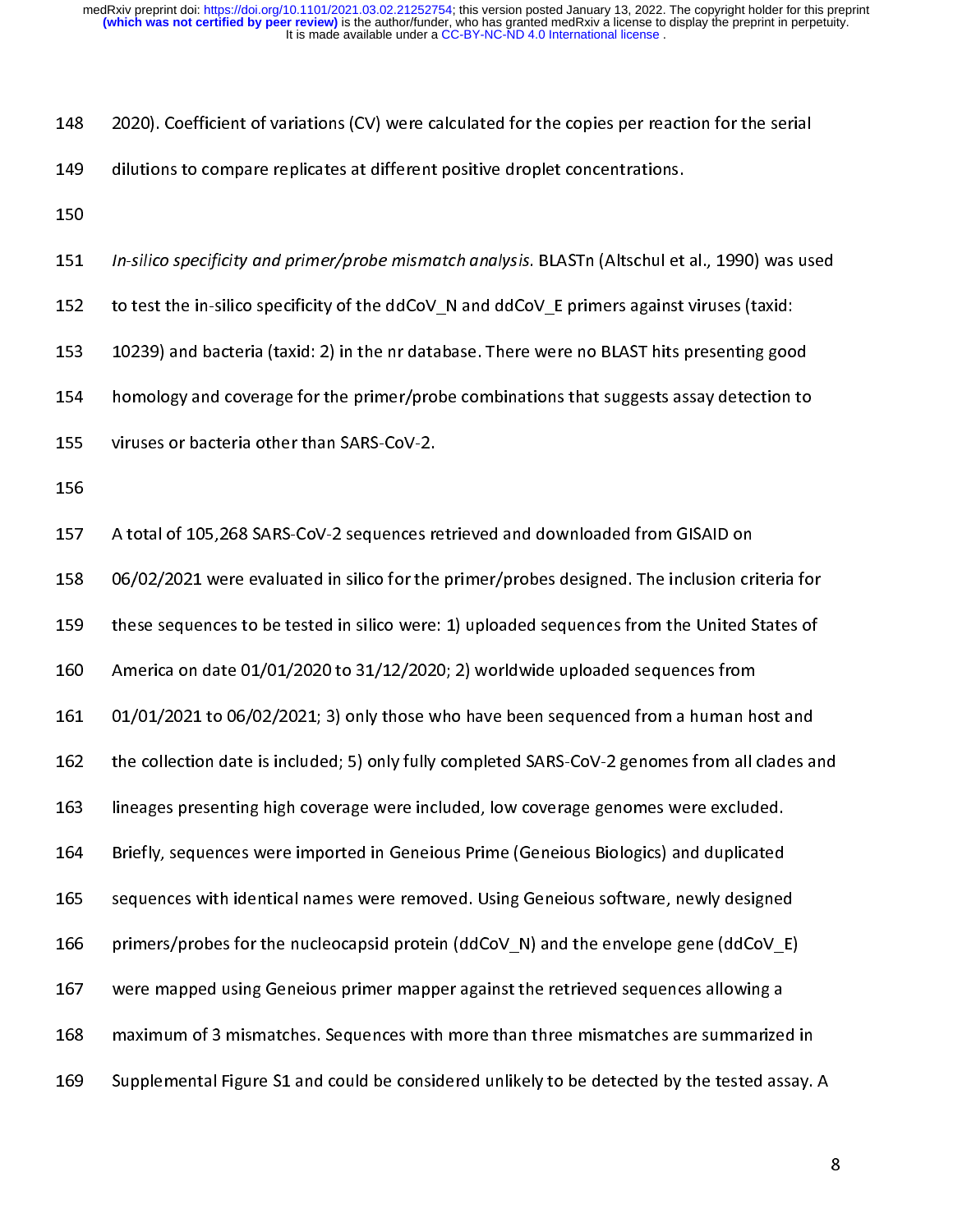| 170 | list of complete mismatches and the relative position within SARS-CoV-2 genome are presented   |   |
|-----|------------------------------------------------------------------------------------------------|---|
| 171 | in Supplemental Table S2.                                                                      |   |
| 172 |                                                                                                |   |
| 173 | Concentration Comparison. Concentration comparison of the two new assays, nCoV N2, and         |   |
| 174 | E Sarbeco assays was done on 3 weeks of wastewater samples from 9 different facilities         |   |
| 175 | (N=27). These facilities and the collection scheme are described in Gonzalez et al. (2020).    |   |
| 176 | Within gene assays concentrations were compared using percent difference.                      |   |
| 177 |                                                                                                |   |
| 178 |                                                                                                |   |
| 179 | <b>Results and Discussion</b>                                                                  |   |
| 180 | Assays and Performance. The newly designed primers and probes (ddCoV N and ddCoV E) are        |   |
| 181 | adjacent to the respective nCoV N2 and E Sarbeco assay locations. Figure 1 documents the       |   |
| 182 | shift in primers and probes necessary to strictly meet widely accepted PCR design criteria and |   |
| 183 | specific manufacturer recommendations (Supplemental Table S1). The information for the two     |   |
| 184 | newly designed RT-ddPCR primers and probes as well as the nCoV-N2 and E Sarbeco assays are     |   |
| 185 | in Table 2. The nCoV N2 and E Sarbeco assays have high self-complementarity scores in the      |   |
| 186 | forward primers. The newly designed assays reduced this score as well as restricted within     |   |
| 187 | assay primer/probe Tm differences and constricted the GC%.                                     |   |
| 188 |                                                                                                |   |
| 189 | The annealing temperature thermal gradients give the first look at the efficiencies of the 4   |   |
| 190 | assays on the QX200 ddPCR platform (Figure 2). With respect to the N gene assays, ddCoV N      |   |
| 191 | created a superior separation between positive and negative droplets for both the high titer   |   |
|     |                                                                                                |   |
|     |                                                                                                | 9 |
|     |                                                                                                |   |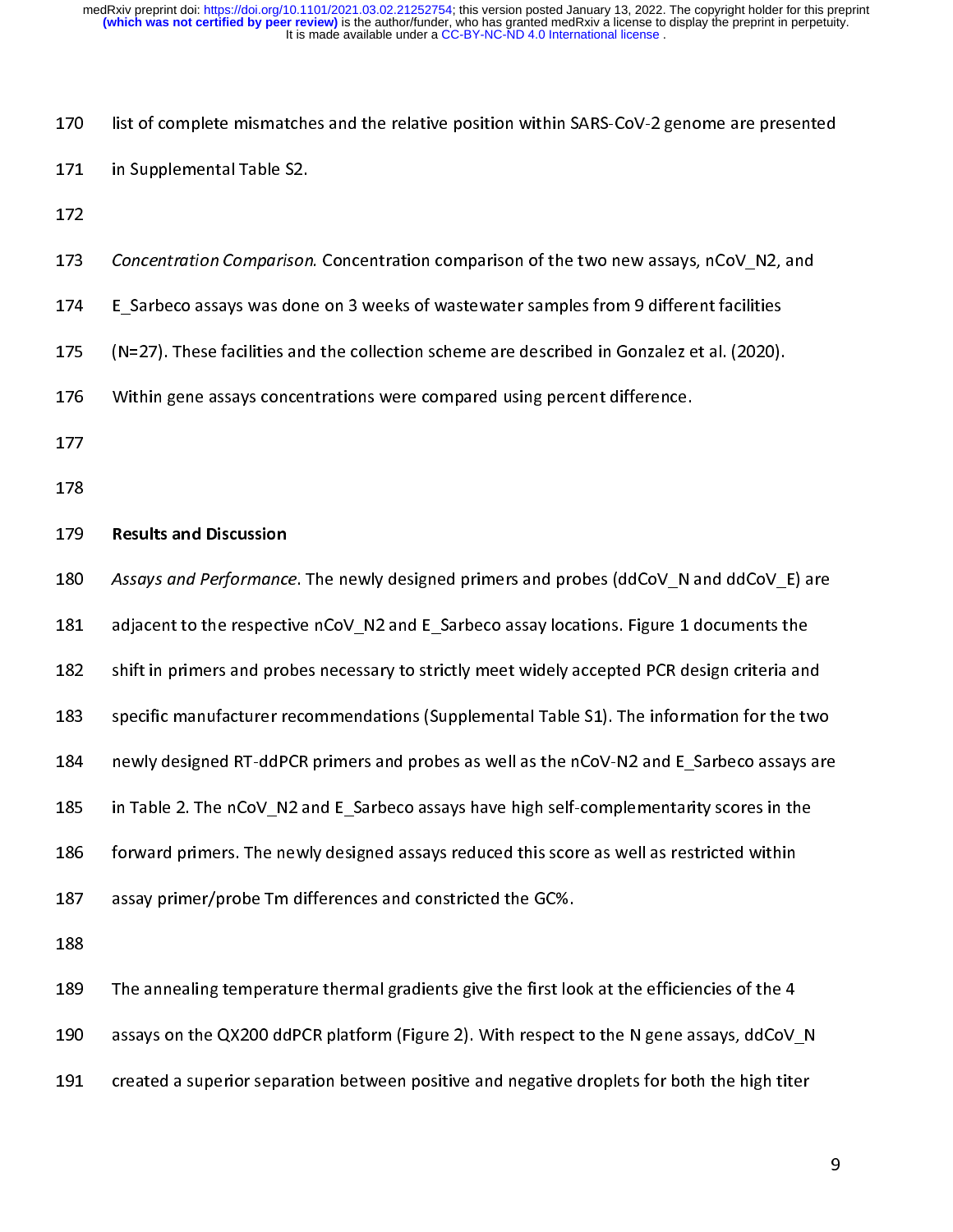192 assays, while the negative droplet band was approximately 500 and 6500 for ddCoV\_N and<br>
194 nCoV\_N2, respectively. Additionally, the baseline for the ddCoV\_N assay was significantly<br>
195 tighter. During the annealing temp The negative dropped in the negative dropped in the negative optimization, droplets in the ddCoV\_N negative<br>
193 tighter. During the annealing temperature optimization, droplets in the ddCoV\_N negative<br>
193 approximately 5 194 194 not a meaning temperature optimization, droplets in the ddCoV\_N negative<br>
195 amplitude ranged from approximately 0 to 1000. The droplets in the nCoV\_N2 ranged from<br>
197 approximately 500 to 7000. In the wastewater 2013 The increased droplet band separation of the ddCoV\_N assay aid the nCoV\_M2 ranged from<br>2019 approximately 500 to 7000. In the wastewater samples, 'raininess' was diminished with the<br>2019 ddCoV\_N assay. During the opt 2013<br>
197 approximately 500 to 7000. In the wastewater samples, 'raininess' was diminished with the<br>
198 ddCoV\_N assay. During the optimization, the E gene assays did not have as significant<br>
199 difference in band amplitu 1988 dCoV\_N assay. During the optimization, the E gene assays did not have as significant<br>1998 difference in band amplitudes. The E\_Sarbecco amplitude difference was slightly greater that<br>1998 that of the ddCoV\_E. E\_Sarbec

difference in band amplitudes. The E\_Sarbecco amplitude difference was slightly great<br>200 that of the ddCoV\_E. E\_Sarbeco ranged from approximately 6500 to 11500, while the<br>201 ranged from approximately 1600 to 4600. Howeve the ddCoV\_E. E\_Sarbeco ranged from approximately 6500 to 11500, while the ddCoV\_I<br>
ranged from approximately 1600 to 4600. However, the ddCoV\_E gene had a noticeably tighte<br>
negative baseline—approximately half of the E\_Sa 201 ranged from approximately 1600 to 4600. However, the ddCoV\_E gene had a noticeably tighter<br>202 negative baseline—approximately half of the E\_Sarbeco assay.<br>203<br>204 The increased droplet band separation of the ddCoV\_N a 1982<br>
2022 negative baseline—approximately half of the E\_Sarbeco assay.<br>
2023<br>
2014 The increased droplet band separation of the ddCoV\_N assay and the tighter negative bands<br>
2016 allows for greater ease in interpretation 203<br>
203<br>
202 The increased droplet band separation of the ddCoV\_N assay and<br>
205 allows for greater ease in interpretation of results. Manual plac<br>
206 difficult with a small gap between positive and negative bands.<br>
207 204<br>205<br>206<br>207<br>208<br>209<br>210<br>211<br>212<br>212 205 allows for greater ease in interpretation of results. Manual placement of the threshold is<br>206 difficult with a small gap between positive and negative bands. This can be exacerbated with<br>2027 the 'raininess' caused by 2020 allows for a small gap between positive and negative bands. This can be exacerbated v<br>206<sup>2</sup> the 'raininess' caused by partial fluorescence and loose bands. These favorable character<br>208<sup>2</sup> are also essential to multi 207 the 'raininess' caused by partial fluorescence and loose bands. These favorable characteristics<br>208 are also essential to multiplexing assays. The increased separation and reduction in 'raininess<br>209 are likely in part 2023 are also essential to multiplexing assays. The increased separation and reduction in 'raininess'<br>2093 are likely in part due to the elimination of the BHQ (LGC Biosearch Technologies, Risskov,<br>2103 Denmark) quencher. are likely in part due to the elimination of the BHQ (LGC Biosearch Technologies, Risskov,<br>
210 Denmark) quencher. While recommended by the manufacturer for the instrument, Bio-Rad ha<br>
211 advised against the use of BHQ pr Denmark) quencher. While recommended by the manufacturer for the instrument, Bio-Randovised against the use of BHQ probes (LGC Biosearch Technologies) with their one-step<br>reverse transcription kits since it contains Dithio 211 advised against the use of BHQ probes (LGC Biosearch Technologies) with their one-step<br>212 reverse transcription kits since it contains Dithiothreitol (DTT). DTT is thought to cleave BHQ<br>213 (LGC Biosearch Technologies 212 reverse transcription kits since it contains Dithiothreitol (DTT). DTT is thought to cleave B<br>213 (LGC Biosearch Technologies) when not intended, causing fluorescence clusters. It is unlil 213 (LGC Biosearch Technologies) when not intended, causing fluorescence clusters. It is unlikely<br>213 (LGC Biosearch Technologies) when not intended, causing fluorescence clusters. It is unlikely  $213$  (LGC Biosearch Technologies) when not intended, causing fluorescence clusters. It is unlikely internal  $\alpha$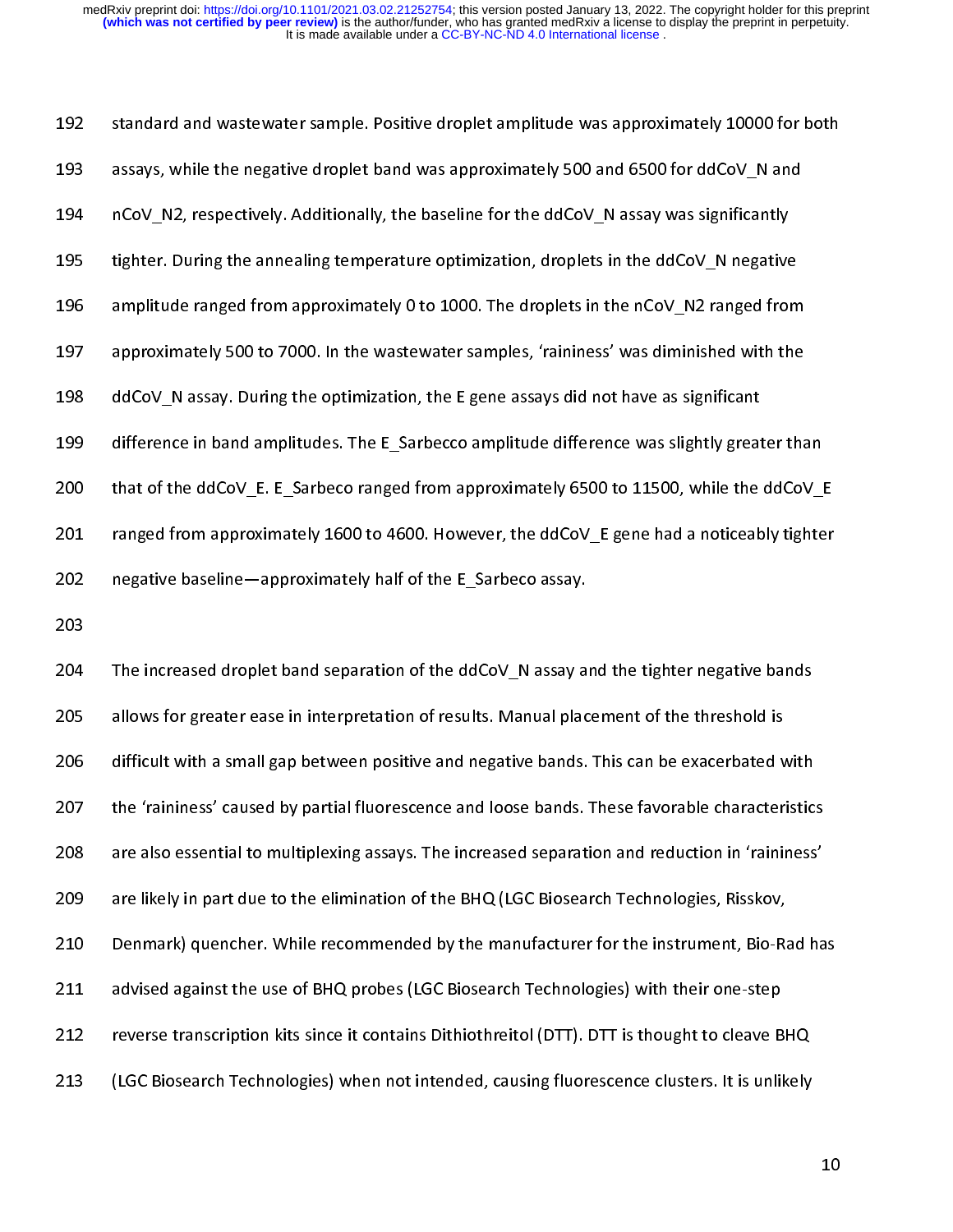probes alone caused the tighter baselines since the BHQ (LGC Biosearch Technologies) probes<br>216 used for the nCoV-N2 and E\_Sarbeco probes were also double quenched BHQnova (LGC<br>217 Biosearch) probes.<br>218 Limits of Detectio 216 probes along the nCoV-N2 and E\_Sarbeco probes were also double quenched BHQ nova (LGC<br>217 Biosearch) probes.<br>218 Limits of Detection. The LODs were nearly identical for each pair of gene assays but almost an<br>220 Limits 217 Biosearch) probes.<br>
218 Limits of Detection. The LODs were nearly identical for each pair of gene assays but almo<br>
220 order of magnitude different across genes. The N gene LODs were 2.16 and 2.14 copies probes reactio 218<br>
219 Limits of Detection.<br>
220 order of magnitude<br>
221 reaction for the dd<br>
222 15.0 copies per rea<br>
223 ddCoV\_N and ddCc<br>
224 dilutions used to ca<br>
225 using the copies pe<br>
226 the dilution series k<br>
227 ddCoV\_E, than ---<br>219<br>220<br>221<br>222<br>223<br>224<br>225<br>225<br>227 Example of betacle of the LODs were nearly identical for deelt pair of gene assays but almost an<br>order of magnitude different across genes. The N gene LODs were 2.16 and 2.14 copies per<br>reaction for the ddCoV\_N and nCoV\_N2 reaction for the ddCoV\_N and nCoV\_N2 assays, respectively. The E gene LODs were 16.0 and 222 15.0 copies per reaction for the ddCoV\_E and E\_Sarbeco assays, respectively. Figure 3 show<br>ddCoV\_N and ddCoV\_E number of positive 222 15.0 copies per reaction for the ddCoV\_E and E\_Sarbeco assays, respectively. Figure 3 shows<br>223 ddCoV\_N and ddCoV\_E number of positive droplets and the copies per reaction for the serial<br>224 dilutions used to calculate 223 ddCoV\_N and ddCoV\_E number of positive droplets and the copies per reaction for the serial<br>224 dilutions used to calculate the LODs. Coefficients of variation for the replicates were compute<br>225 using the copies per re dilutions used to calculate the LODs. Coefficients of variation for the replicates were compute<br>
225 using the copies per reaction data for each dilution. For both assays the CV increased through<br>
226 the dilution series b using the copies per reaction data for each dilution. For both assays the CV increased through<br>226 the dilution series but took a large increase at the LODs. The CV increased faster in the<br>227 ddCoV\_E, than the ddCoV\_N ass the dilution series but took a large increase at the LODs. The CV increased faster in the<br>
ddCoV\_E, than the ddCoV\_N assay, reflecting the higher LOD.<br>
228<br>
In-Silico Analyses. From the total of unique sequences analysed, 227 ddCoV\_E, than the ddCoV\_N assay, reflecting the higher LOD.<br>228 th-Silico Analyses. From the total of unique sequences analysed, 869 out of 105,227 (0.<br>230 present a mismatch or would not be detected by the used primer 228<br>
229 In-Silico Analyses. From the total of unique sequences analyse<br>
229 In-Silico Analyses. From the total of unique sequences analyse<br>
230 present a mismatch or would not be detected by the used prir<br>
231 gene (ddCoV 229<br>230<br>231<br>232<br>232<br>233<br>234 In Since Analyses. From the coal of unique sequences analysed, 609 out of 105,227 (0.83%)<br>
229 In present a mismatch or would not be detected by the used primer/probe combination for the<br>
231 gene (ddCoV\_E). For E gene ass 231 gene (ddCoV\_E). For E gene assay, most of the mutations affected the designed probe (55%)<br>
232 and the forward primer (35%).<br>
233<br>
234 For the in-silico testing of ddCoV\_N assay, the total number of sequences analysed 232 and the forward primer (35%).<br>233 For the in-silico testing of ddCoV\_N assay, the total number of sequences analysed was reduced as the retrieved GISAID sequences presented ambiguous basecalls at the Nucleocapsid regi 233<br>234 For the in-silico testing of ddCo<br>235 as the retrieved GISAID sequen 234<br>235

235 as the retrieved GISAID sequences presented ambiguous basecalls at the Nucleocapsid region.<br>235 as the retrieved GISAID sequences presented ambiguous basecalls at the Nucleocapsid region. 235 as the retrieved GISAID sequences presented ambiguous basecalls at the Nucleocapsid region.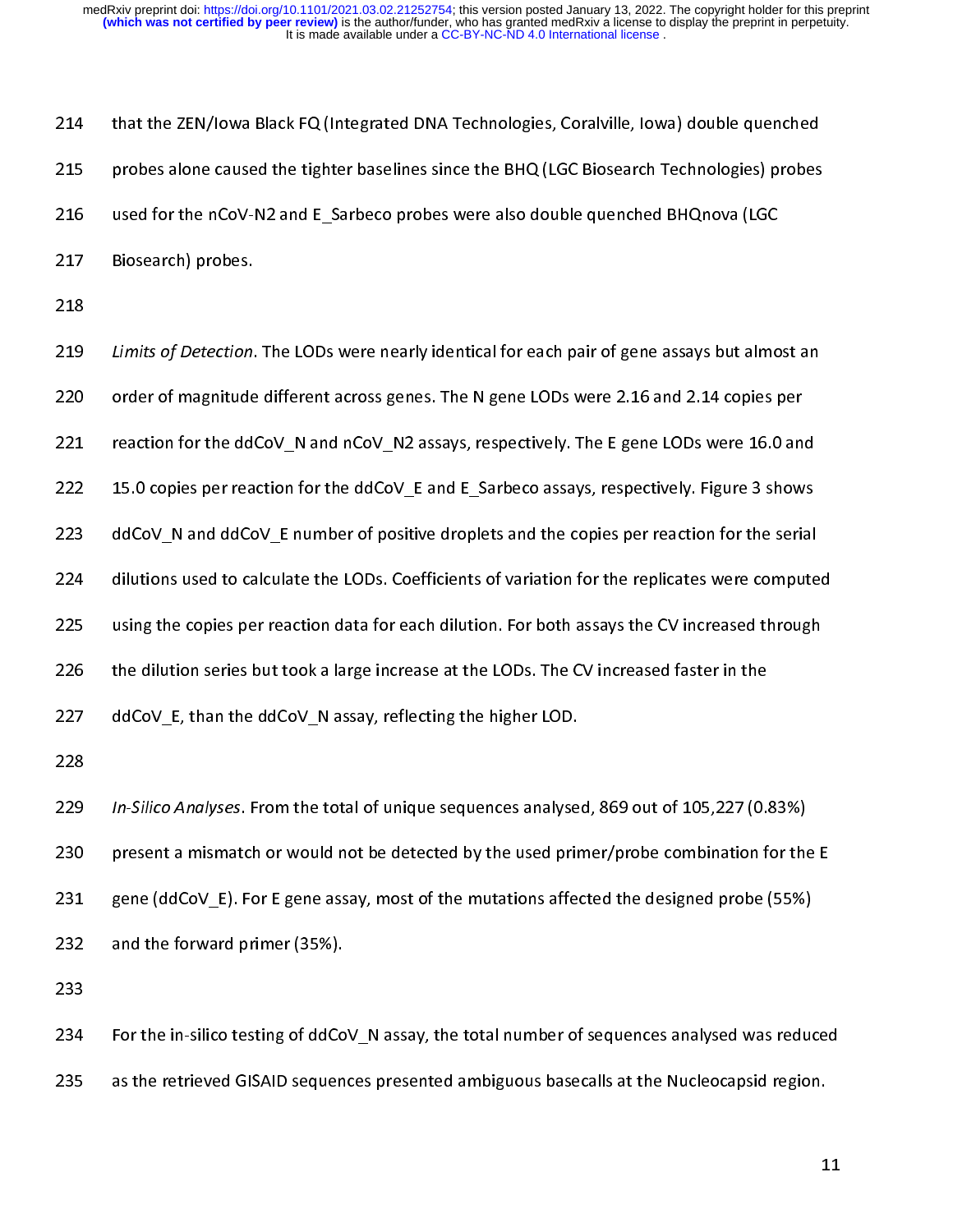mutation rate on this specific genome site or the fact that the N gene is located at the 3' of<br>
SARS-CoV-2 genome. These ambiguities produced false positive results on the primer/probe<br>
mapping, significantly increasing th SARS-CoV-2 genome. These ambiguities produced false positive results on the primer/probe<br>
239 mapping, significantly increasing the percentage of mismatches detected. Therefore, from t<br>
240 continuous ambiguous base call 239 mapping, significantly increasing the percentage of mismatches detected. Therefore, from the initial 105,227 sequences, a trimming on the sequences on the 3' was applied when more than 105,227 sequences, a trimming on 240 initial 105,227 sequences, a trimming on the sequences on the 3' was applied when more than<br>
241 do continuous ambiguous base call were found. As a result of this, some sequences were<br>
242 significantly shortened and 241<br>241 do continuous ambiguous base call were found. As a result of this, some sequences were<br>242 significantly shortened and only genomes longer than 28Kbs bases were included in the in-silic<br>243 test for the ddCoV\_N. Th 242 significantly shortened and only genomes longer than 28Kbs bases were included in the in<br>243 test for the ddCoV\_N. This reduced the total initial sequences analysed to 89,566. From the total of sequences included, 1901

243 test for the ddCoV\_N. This reduced the total initial sequences analysed to 89,566. From the<br>244 total of sequences included, 1901 (2.12%) presented a mismatch or would not be detected by<br>245 the designed assay (more t 244<br>
244 total of sequences included, 1901 (2.12%) presented a mismatch or would not be detected t<br>
245 the designed assay (more than 3 mismatches). Most of the identified mismatches (1901)<br>
246 affected the probe (47%) or 245 the designed assay (more than 3 mismatches). Most of the identified mismatches (1901)<br>
246 affected the probe (47%) or the primer forward (41.6%) targeting the N-gene.<br>
247<br>
247 Concentration Comparison. For three wee affected the probe (47%) or the primer forward (41.6%) targeting the N-gene.<br>
247<br>
248 Concentration Comparison. For three weeks the wastewater of 9 major facilities was anal<br>
249 using all 4 assays (Figure 4). Bovine cor 247<br>
247<br>
248 Concentration Comparison. For three weeks the wastewater of 9 major facilities<br>
249 using all 4 assays (Figure 4). Bovine coronavirus recoveries for the samples ran<br>
250 to 19%, with a mean (5D) of 6.6% (4%) 248<br>249<br>250<br>251<br>252<br>253<br>254<br>255<br>255<br>257 248 Concentration Comparison. For three weeks the wastewater of 9 major facilities was analyzed<br>249 using all 4 assays (Figure 4). Bovine coronavirus recoveries for the samples ranged from 0.38%<br>250 to 19%, with a mean (S 250 to 19%, with a mean (SD) of 6.6% (4%). These recoveries are in line with previously reported<br>251 recoveries for the same virus and workflow used (Gonzalez et al., 2020). The detectable<br>252 concentrations across all as 251 recoveries for the same virus and workflow used (Gonzalez et al., 2020). The detectable<br>
252 concentrations across all assays ranged from 7.00x10<sup>1</sup> to 2.21x10<sup>4</sup> copies/100 mL. One samp<br>
253 was non-detect for all as 252 concentrations across all assays ranged from 7.00x10<sup>1</sup> to 2.21x10<sup>4</sup> copies/100 mL. One s<br>253 was non-detect for all assays. Specifically, the mean (SD) detections for ddCoV\_N and nC<br>254 assays were 4.67x10<sup>3</sup> (3.60x concentrations across all assays ranged from 7.00x10<br>was non-detect for all assays. Specifically, the mean (S<br>assays were 4.67x10<sup>3</sup> (3.60x10<sup>3</sup>) and 5.46 x10<sup>3</sup> (4.42 x<br>detections for ddCoV\_E and E\_Sarbeco assays were 1.<br> concentrations across all assays ranged from 7.00x10 to 2.21x10 copies/100 mL. One sample<br>253 was non-detect for all assays. Specifically, the mean (SD) detections for ddCoV\_N and nCoV\_N2<br>254 assays were 4.67x10<sup>3</sup> (3.60x 254 assays were  $4.67 \times 10^{-3}$  (3.60x10<sup>3</sup>) and 5.46 x10<sup>3</sup> (4.42 x10<sup>3</sup>), respectively. The mean (SD)<br>255 detections for ddCoV\_E and E\_Sarbeco assays were  $1.94 \times 10^{3}$  ( $1.46 \times 10^{3}$ ) and  $1.92 \times 10^{3}$  ( $1.49$ <br>256 x1 assays were 4.67x10<br>detections for ddCoV<br>x10<sup>3</sup>), respectively. Th<br>was 12 (19). The mea  $(3.60x10 -$ <br> $E$  and  $E_3$ <br>ne mean  $(5$ <br>n percent ) and 5.46 x10<sup>-</sup><br>Sarbeco assays<br>SD) percent diff<br>difference bety 254 assays were 4.6/X10° (3.60X10°) and 5.46 X10° (4.42 X10°), respectively. The mean (SD)<br>255 detections for ddCoV\_E and E\_Sarbeco assays were 1.94 x10<sup>3</sup> (1.46 x10<sup>3</sup>) and 1.92 x10<sup>3</sup><br>256 x10<sup>3</sup>), respectively. The mean detections for ddCoV\_E and E\_Sarbeco assays were 1.94 x10<sup>3</sup><br>x10<sup>3</sup>), respectively. The mean (SD) percent difference for dete<br>was 12 (19). The mean percent difference between the E gene<br>was 12 (19).  $(1.46 \times 10^{-3})$ <br>ections (N=<br>e assays wa 255 detections for datov\_t and E\_Sarbeco assays were  $1.94 \times 10^{-1}$  (1.46  $\times 10^{-3}$ ) and  $1.92 \times 10^{-1}$  (1.49<br>256  $\times 10^{-3}$ ), respectively. The mean (SD) percent difference for detections (N=26) using the N assay.<br>257 w x10°), respectively. The mean (SD) percent difference for detections (N=26) using the N assays<br>257 was 12 (19). The mean percent difference between the E gene assays was 7 (32). Differences<br>1

 $257.$  We have  $12$  (19). The mean percent difference between the E generators  $7$  (32). Differences between the E generators was  $7$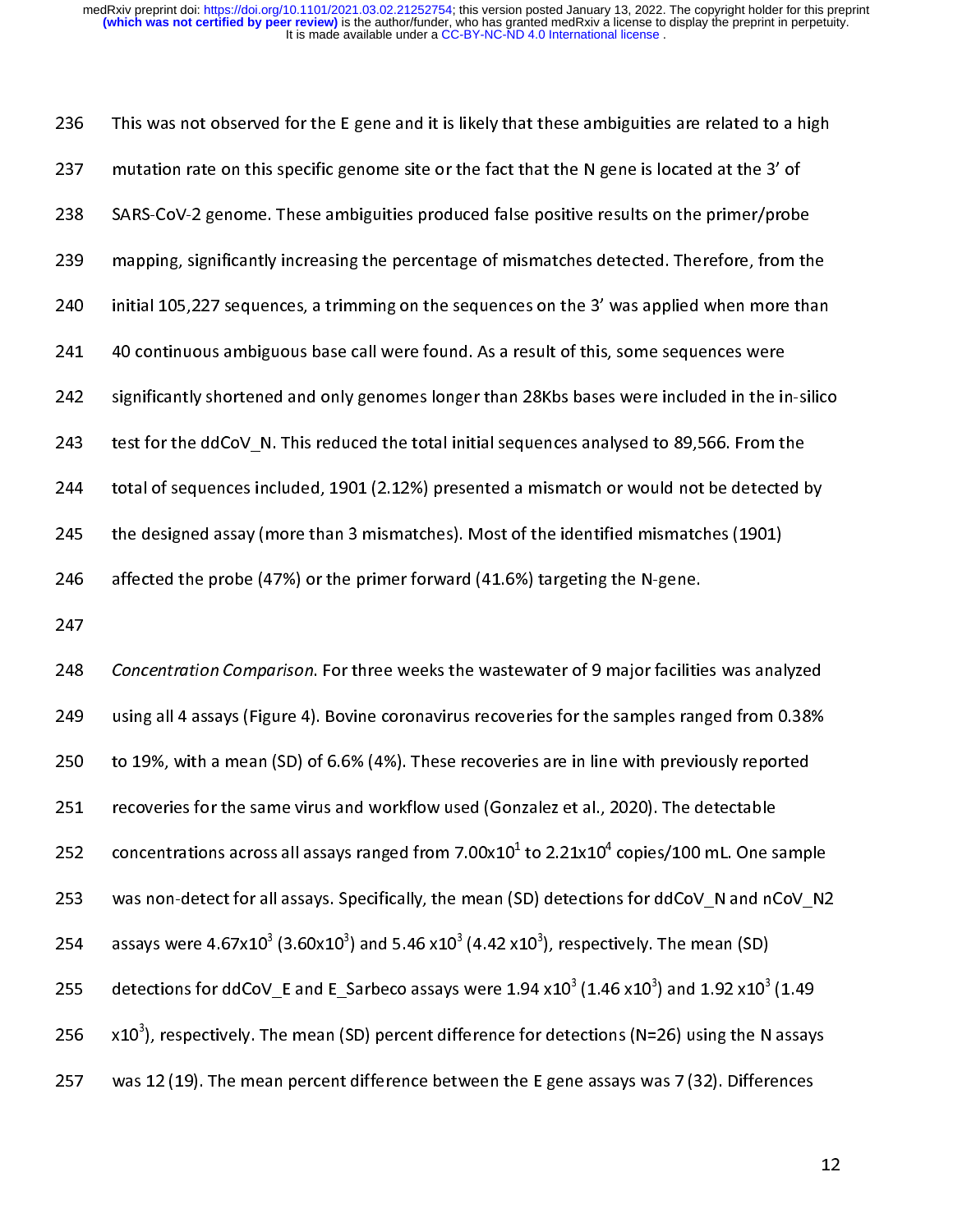genomic locations. The 2-D plot (Figure 5) highlights the assays multiplexing performance for the first 9 samples analyzed. There is clear clustering of the droplet populations—gray = domegative, blue = FAM positive, green

269 the first 9 samples analyzed. There is clear clustering of the droplet populations—gray = doub<br>
261 negative, blue = FAM positive, green = HEX positive, and orange = double positive. The<br>
262 optimized, newly designed 261 the first 9 samples analyzed material statement of the first property population (1997) and the optimized, newly designed assays translate well to multiplexing and easily interpretable results.<br>263 conclusion<br>265 SARS-262 optimized, newly designed assays translate well to multiplexing and easily interpretable<br>263<br>264 **Conclusion**<br>265 SARS-CoV-2 wastewater surveillance has been practiced widely to examine community<br>265 SARS-CoV-2 wastewa 263<br>263 SARS-CoV-2 wastewater surveillance has been practiced widely to examine community level<br>266 infection trends and even to screen for infected individuals at the building level. Wastewater<br>267 SARS-CoV-2 concentratio 264<br>265<br>265<br>266<br>267<br>268<br>269<br>270<br>271<br>272 264 Conclusion<br>265 SARS-CoV-2<br>266 infection tre<br>267 SARS-CoV-2<br>268 environmer<br>269 should be u<br>270 been design<br>271 recommenc<br>272 they have in<br>273 of false posi 265 Infection trends and even to screen for infected individuals at the building level. Wastewater<br>267 SARS-CoV-2 concentrations can be significantly lower than clinical samples due to dilution an<br>268 environmental RNA deg SARS-CoV-2 concentrations can be significantly lower than clinical samples due to dilution and<br>
268 environmental RNA degradation. Because of this well designed and optimized molecular assa<br>
269 should be used in environme environmental RNA degradation. Because of this well designed and optimized molecular assays<br>269 should be used in environmental sample workflows. The ddCoV\_N and ddCoV\_E assays have<br>271 been designed to lower dimer scores 268 should be used in environmental sample workflows. The ddCoV\_N and ddCoV\_E assays have<br>270 been designed to lower dimer scores and strictly follow PCR design guidelines, specifically those<br>272 recommended for ddPCR. Whi <sup>270</sup> been designed to lower dimer scores and strictly follow PCR design guidelines, specifically the<br><sup>271</sup> recommended for ddPCR. While the RT-ddPCR assays have equivalent LOD and concentration<br><sup>272</sup> they have improved si 271 recommended for ddPCR. While the RT-ddPCR assays have equivalent LOD and concentrations,<br>272 they have improved signal-to-noise ratios that ease interpretation and decrease the likelihood<br>273 of false positives due to 272 recommended for data-band and an anti-band for depth of an anomic concerns the likelihood<br>273 of false positives due to misinterpretation. This is especially important for novice users and<br>274 ultimately this improved of false positives due to misinterpretation. This is especially important for novice users and<br>274 ultimately this improved efficiency is translated to an easier ability to multiplex. *In-silico*<br>275 analysis of the design 274 of false positive due to minimal personal master positive positive to misinter the state in a distributed with the designed primers and probes should be periodically conducted to ensure<br>275 analysis of the designed pri 274 ultimately this improved efficiency is translated to an easier ability to multiplex. In-since<br>276 analysis of the designed primers and probes should be periodically conducted to ensure<br>277 constantly emerging with muta 276 continued assay appropriateness in SARS-CoV-2 environmental monitoring. New variants<br>
277 constantly emerging with mutations affecting the targeted genes which ultimately can do<br>
278 the sensitivity of currently used a 277 constantly emerging with mutations affecting the targeted genes which ultimately can decreate<br>the sensitivity of currently used assays.<br>279 278 the sensitivity of currently used assays.<br>279 278 the sensitivity of currently used assays.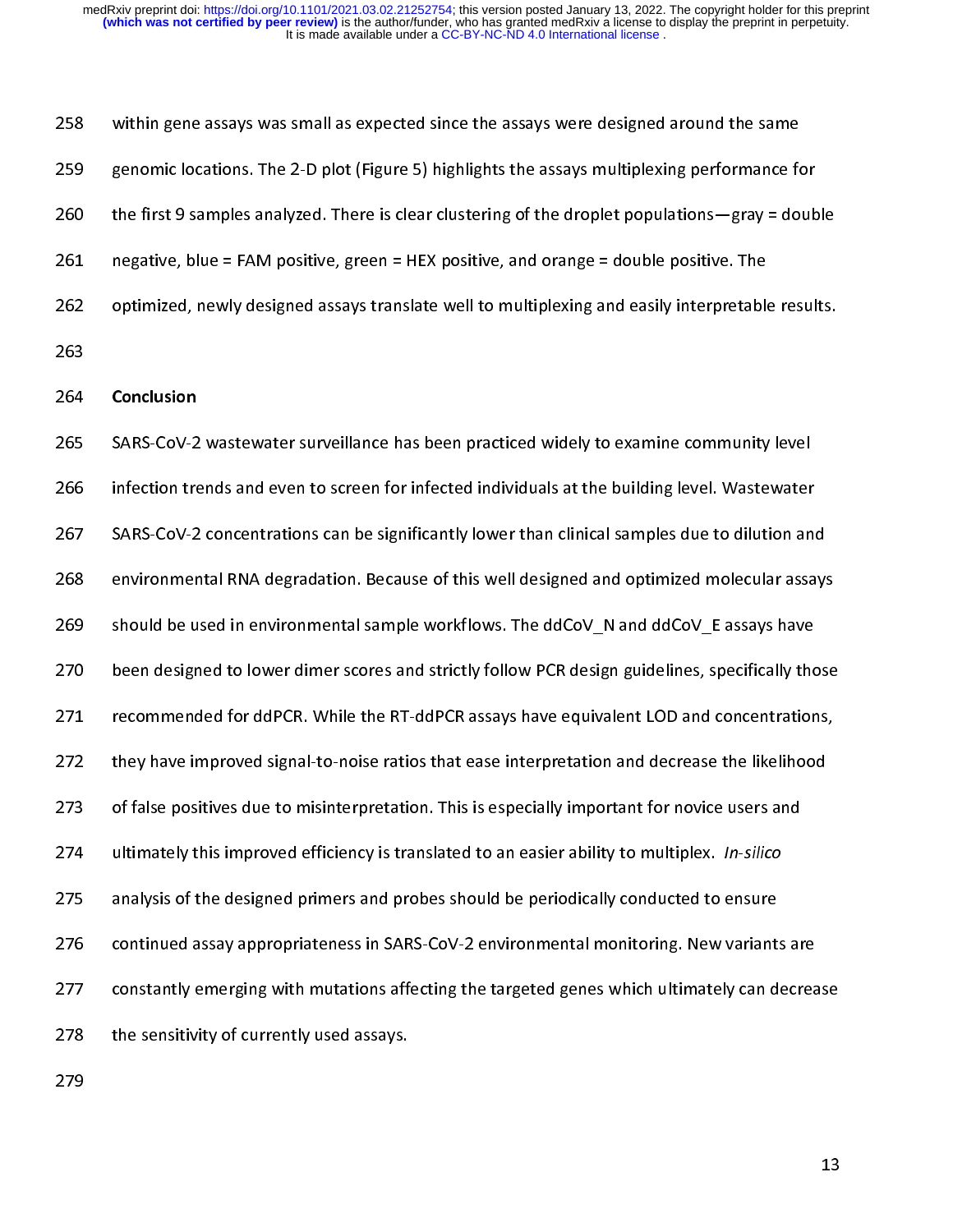- 
- 281 Ahmed, W.,<br>282 Simpson, S.I<br>283 wastewater<br>284 community.<br>285 Altschul, S.F<br>287 search tool.<br>288 Alygizakis, N<br>290 Lianidou, E. 281 Ahmed, W., Angel, N., Edson, J., Bibby, K., Bivins, A., O'Brien, J.W., Choi, P.M., Kitajima, M.,<br>282 Simpson, S.L., Li, J. and Tscharke, B., 2020. First confirmed detection of SARS-CoV-2 in untre<br>283 wastewater in Aust
- 282 Simpson, S.P., S. L., Calc., Limitation, S.P. 2020, 2020, 2020, 2020, 2020, 2020, 2020, 2020, 2020, 2020, 2020, 2020, 2020, 2020, 2020, 2020, 2020, 2020, 2020, 2020, 2020, 2020, 2020, 2020, 2020, 2020, 2020, 2020, 2020
- 
- 
- 
- ---<br>286<br>287<br>288<br>289<br>290<br>291<br>292<br>293<br>294<br>295

- community. Science of the Total Environment, 728, p.138764.<br>
285<br>
286 Altschul, S.F., Gish, W., Miller, W., Myers, E.W. and Lipman, D.J., 1990. Basic local alignment<br>
287 search tool. Journal of molecular biology, 215(3),
- 
- 
- 
- 
- 285<br>286 Altschul, S.F., Gish, W., Miller, W., Myers, E.W. and Lipman, D.<br>287 search tool. Journal of molecular biology, 215(3), pp.403-410.<br>288 Alygizakis, N., Markou, A.N., Rousis, N.I., Galani, A., Avgeris, M<br>290 Lianido search tool. Journal of molecular biology, 215(3), pp.403-410.<br>
288<br>
Alygizakis, N., Markou, A.N., Rousis, N.I., Galani, A., Avgeris, M., Adamopoulos, P.G., Scorilas,<br>
280 Lianidou, E.S., Paraskevis, D., Tsiodras, S. and T 288<br>
288 Alygizakis, N., Markou, A.N., Rousis, N.I., Galani, A., Avgeris, M<br>
290 Lianidou, E.S., Paraskevis, D., Tsiodras, S. and Tsakris, A., 2020.<br>
291 detection of SARS-CoV-2 in wastewater: Protocols and future<br>
292 Ana
- 
- 
- 

289<br>290<br>291<br>292<br>293<br>294<br>295<br>295<br>297<br>298 Lanidou, E.S., Paraskevis, D., Tsiodras, S. and Tsakris, A., 2020. Analytical methodologies for the<br>291 detection of SARS-CoV-2 in wastewater: Protocols and future perspectives. TrAC Trends in<br>292 Analytical Chemistry, p.1 291 Liania of SARS-CoV-2 in wastewater: Protocols and future perspectives. TrAC Trends in<br>292 Analytical Chemistry, p.116125.<br>293 Cao, Y., Raith, M.R. and Griffith, J.F., 2015. Droplet digital PCR for simultaneous quantifi 292 Analytical Chemistry, p.116125.<br>293 Cao, Y., Raith, M.R. and Griffith, J.F., 2015. Droplet digital PCR for simultaneous quantification of general and human-associated fecal indicators for water quality assessment. wate 293<br>
294 Cao, Y., Raith, M.R. and Griffith,<br>
295 of general and human-associate<br>
296 70, pp.337-349.<br>
297<br>
298 Carrillo-Reyes, J., Barragán-Trinic<br>
299 sewage and wastewater treatme<br>
300 p.101815. ---<br>294<br>295<br>296<br>297<br>298<br>299<br>300<br>301 of general and human-associated fecal indicators for water quality assessment. water research<br>
295 Carrillo-Reyes, J., Barragán-Trinidad, M. and Buitrón, G., 2020. Surveillance of SARS-CoV-2 in<br>
299 Carrillo-Reyes, J., Bar 296 of general and human-associated fecal indicators for an and space indicators for general and pair of general indicators for general services for sewage and wastewater treatment plants in Mexico. Journal of Water Proces 297<br>298 Carrillo-Reyes, J.<br>299 sewage and was<br>300 p.101815.<br>301 298<br>299<br>300<br>301 2098 Sewage and wastewater treatment plants in Mexico. Journal of Water Process Engineering,<br>200<br>201<br>301  $299$  p.101815.<br>301 301<br>301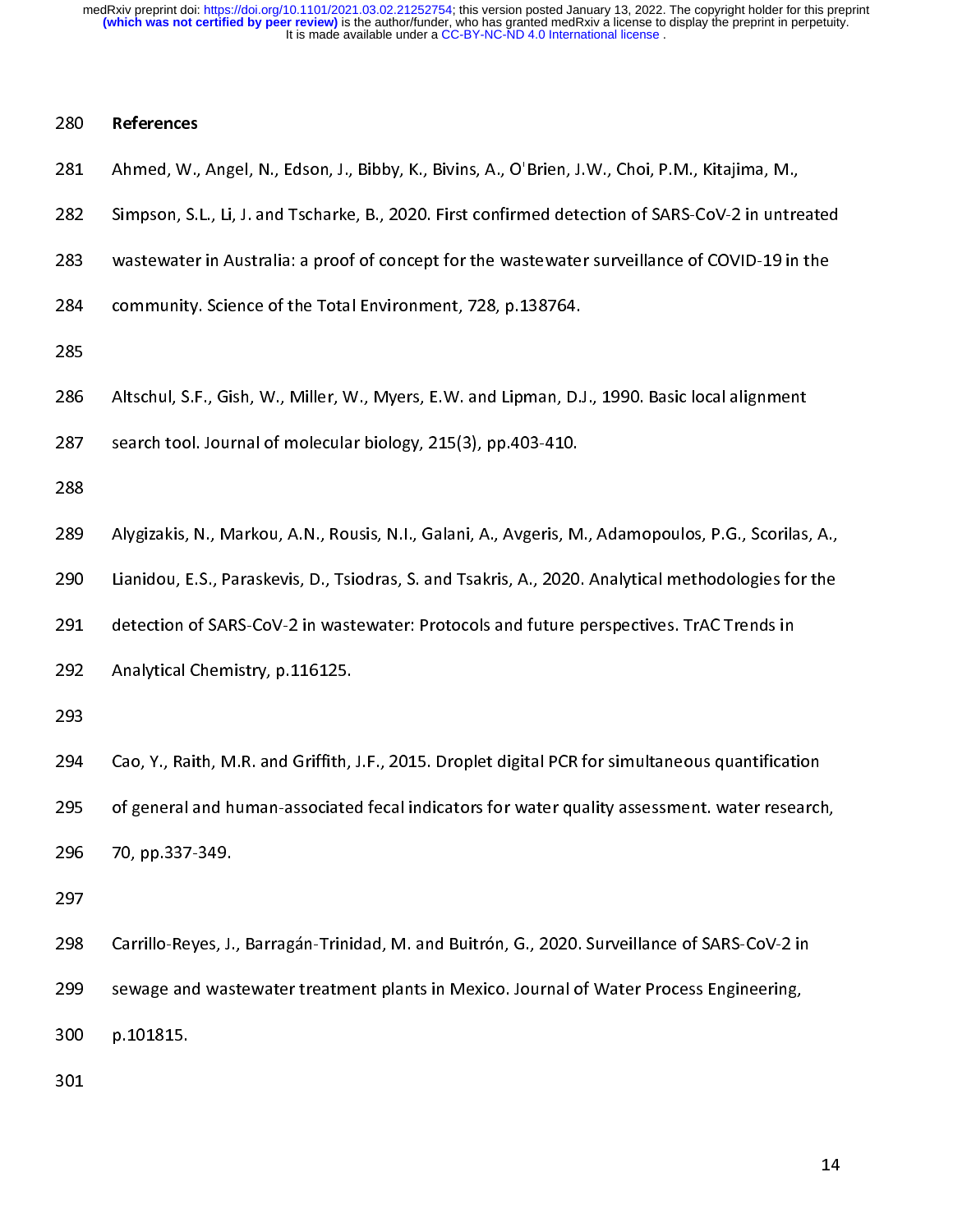| 302 | Cervantes-Avilés, P., Moreno-Andrade, I. and Carrillo-Reyes, J., 2021. Approaches applied to        |
|-----|-----------------------------------------------------------------------------------------------------|
| 303 | detect SARS-CoV-2 in wastewater and perspectives post-COVID-19. Journal of Water Process            |
| 304 | Engineering, p. 101947.                                                                             |
| 305 |                                                                                                     |
| 306 | Chu, D.K., Pan, Y., Cheng, S.M., Hui, K.P., Krishnan, P., Liu, Y., Ng, D.Y., Wan, C.K., Yang, P.,   |
| 307 | Wang, Q. and Peiris, M., 2020. Molecular diagnosis of a novel coronavirus (2019-nCoV) causir        |
| 308 | an outbreak of pneumonia. Clinical chemistry, 66(4), pp.549-555.                                    |
| 309 |                                                                                                     |
| 310 | Corman, V.M., Landt, O., Kaiser, M., Molenkamp, R., Meijer, A., Chu, D.K., Bleicker, T., Brüninl    |
| 311 | S., Schneider, J., Schmidt, M.L. and Mulders, D.G., 2020. Detection of 2019 novel coronavirus       |
| 312 | (2019-nCoV) by real-time RT-PCR. Eurosurveillance, 25(3), p.2000045.                                |
| 313 |                                                                                                     |
| 314 | D'Aoust, P.M., Mercier, E., Montpetit, D., Jia, J.J., Alexandrov, I., Neault, N., Baig, A.T., Mayne |

- 306<br>307<br>308<br>309<br>310<br>311<br>311<br>312<br>313
- 307 Cornan, V.M., Landt, O., Kaiser, M., Molenkan, P., 25, 19, 26, 2019, 19, 2019-nCoV) cat<br>308 an outbreak of pneumonia. Clinical chemistry, 66(4), pp.549-555.<br>309<br>310 Corman, V.M., Landt, O., Kaiser, M., Molenkamp, R., M
- 

- 308<br>308 an outbreak of pneumonia. Clinical chemistry, 66(4), pp.549-555.<br>309<br>310 Corman, V.M., Landt, O., Kaiser, M., Molenkamp, R., Meijer, A., Chu, D.K., Bleicker, T., Brünink,<br>311 S., Schneider, J., Schmidt, M.L. and Mu 309<br>310 Corman, V.M., Landt, O., Kaiser, M., Molenkamp, R., Meijer, A., C.<br>311 S., Schneider, J., Schmidt, M.L. and Mulders, D.G., 2020. Detectior<br>312 (2019-nCoV) by real-time RT-PCR. Eurosurveillance, 25(3), p.20000<br>313<br>3
- 

310<br>311<br>312<br>313<br>313<br>314<br>315<br>316<br>317<br>318 S., Schneider, J., Schmidt, M.L. and Mulders, D.G., 2020. Detection of 2019 novel coronavirus<br>
312 (2019-nCoV) by real-time RT-PCR. Eurosurveillance, 25(3), p.2000045.<br>
313<br>
314 D'Aoust, P.M., Mercier, E., Montpetit, D., J (2019-nCoV) by real-time RT-PCR. Eurosurveillance, 25(3), p.2000045.<br>
313<br>
314 D'Aoust, P.M., Mercier, E., Montpetit, D., Jia, J.J., Alexandrov, I., Neault, N., Baig, A.T., Mayne,<br>
315 Zhang, X., Alain, T. and Langlois, M. 212 (2012-012), P.P. Martin P.M. March P.M. Martin P.M. (2014), p.p. (1), p.1200041<br>313 (2019), D.M. Mercier, E., Montpetit, D., Jia, J.J., Alexandrov, I., Neaul<br>315 Zhang, X., Alain, T. and Langlois, M.A., 2021. Quantitat 314<br>315<br>316<br>317<br>318<br>318<br>320<br>320 314 D'Aoust, P.M., Mercier, E., Montpetit, D., Jia, J.J., Alexandrov, I., Neault, N., Baig, A.T., Mayne, J.,<br>215 Zhang, X., Alain, T. and Langlois, M.A., 2021. Quantitative analysis of SARS-CoV-2 RNA from<br>316 wastewater so 213 *Entring, Marting Mathemary, Parting Mathemary, Parting Mathemary Amery Parting Mathemary Amery Parting Mathemary Parting Mathemary Presenth, 188, p.116560.<br>318 Bong, E., Du, H. and Gardner, L., 2020. An interactive we* 317 research, 188, p.116560.<br>318 Dong, E., Du, H. and Gardner, L., 2020. An interactive web-based dashboard to track CO<br>320 in real time. The Lancet infectious diseases, 20(5), pp.533-534.<br>321 318<br>319 Dong, E., Du, H. and Gard<br>320 in real time. The Lancet ir<br>321 319<br>320<br>321  $320$  in real time. The Lancet infectious diseases, 20(5), pp.533-534.  $321$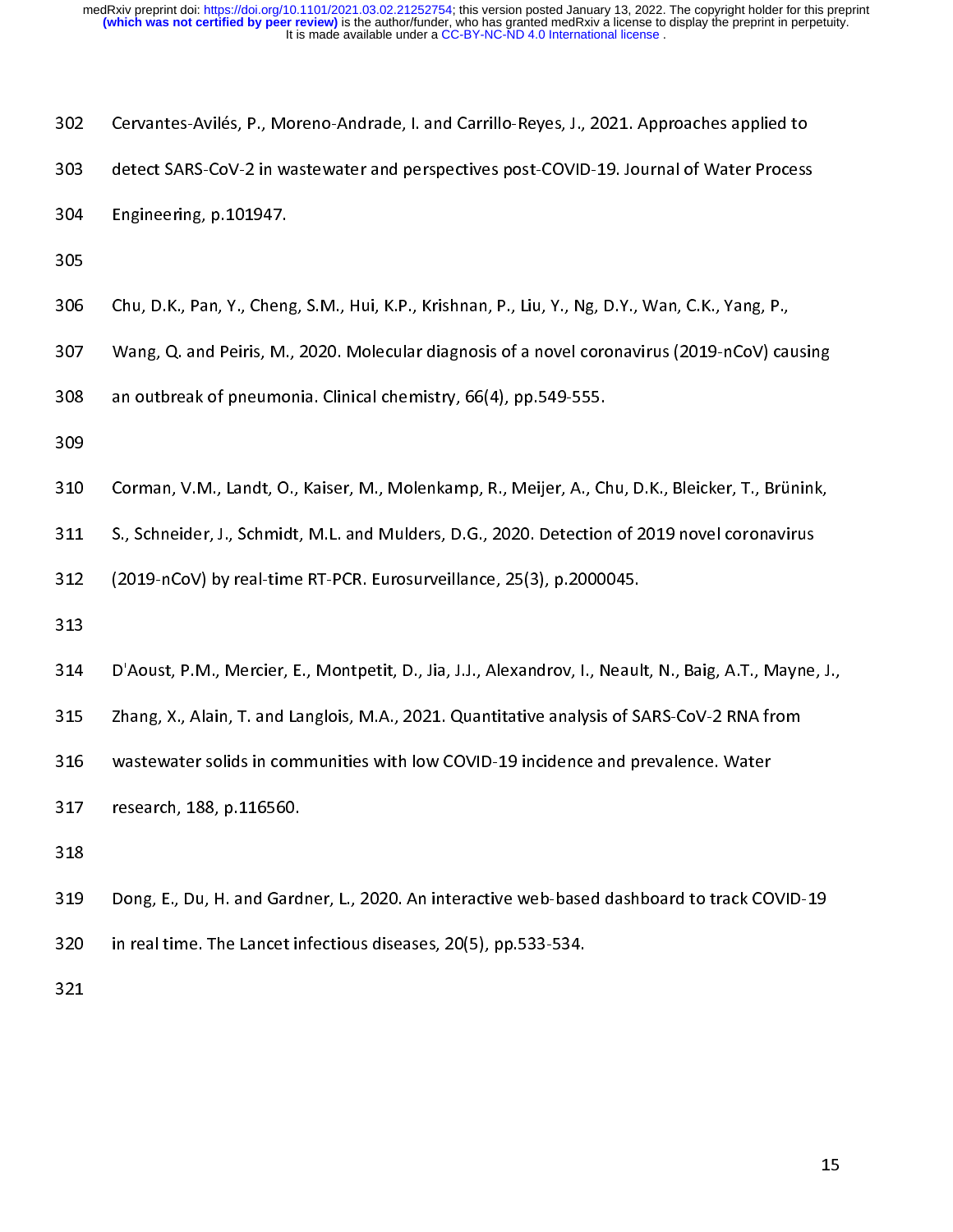- 
- 
- 
- 
- 5., 2020. Sensitivity assessment of droplet digital PCR for SARS-CoV-2 detection. International<br>324 journal of molecular medicine, 46(3), pp.957-964.<br>325 Forés, E., Bofill-Mas, S., Itarte, M., Martínez-Puchol, S., Hundesa, 324 journal of molecular medicine, 46(3), pp.957-964.<br>325<br>526 Forés, E., Bofill-Mas, S., Itarte, M., Martínez-Puchol, S., Hundesa, A., Calvo, M., Borrego, C.M.,<br>327 Corominas, L.L., Girones, R. and Rusiñol, M., 2021. Evalu
- 
- 
- 
- 
- 
- 
- 325<br>
326 Forés, E., Bofill-Mas, S., Itarte, M., Martínez-Pucho<br>
327 Corominas, L.L., Girones, R. and Rusiñol, M., 2021.<br>
328 methods for SARS-CoV-2 concentration from wast<br>
339 768, p.144786.<br>
330 Gerrity, D., Papp, K., St 326<br>327<br>328<br>329<br>330<br>331<br>332<br>332<br>333 330<br>
331 Gerrity, D., Pap<br>
332 surveillance of !<br>
333 incidence/preva<br>
334<br>
335 Gonzalez, R., Cu<br>
336 Mitchell, J. and<br>
337 wastewater-bas<br>
338 Graham, K.E., Lo 331<br>332<br>333<br>334<br>335<br>335<br>336<br>337<br>338<br>338
- 
- 327 Corominas, L.L., Girones, R. and Rusiñol, M., 2021. Evaluation of two rapid ultrafiltration-based<br>328 methods for SARS-CoV-2 concentration from wastewater. Science of The Total Environment,<br>329 768, p.144786.<br>330<br>331 G 328 methods for SARS-CoV-2 concentration from wastewater. Science of The Total Environment,<br>329 768, p.144786.<br>330<br>330 Gerrity, D., Papp, K., Stoker, M., Sims, A. and Frehner, W., 2021. Early-pandemic wastewater<br>332 Gerrit 768, p.144786.<br>330<br>330<br>331 Gerrity, D., Papp, K., Stoker, M., Sims, A. and Frehner, W., 2021. Early-pandemic wastewater<br>332 surveillance of SARS-CoV-2 in Southern Nevada: Methodology, occurrence, and<br>333 incidence/prevalen 333 incidence/prevalence considerations. Water research X, 10, p.100086.<br>334<br>335 Gonzalez, R., Curtis, K., Bivins, A., Bibby, K., Weir, M.H., Yetka, K., Thompson, H.,<br>336 Mitchell, J. and Gonzalez, D., 2020. COVID-19 surve 334<br>
335 Gonzalez, R., Curtis, K., Bivins, A., Bibby, K., Weir, M.H., Yetka, K., Thom<br>
336 Mitchell, J. and Gonzalez, D., 2020. COVID-19 surveillance in Southeast<br>
337 wastewater-based epidemiology. Water research, 186, p. 335<br>335<br>336<br>337<br>338<br>339<br>340<br>341<br>342
- 

- 
- 
- 
- surveillance of SARS-CoV-2 in Southern Nevada: Methodology, occurrence, and<br>
incidence/prevalence considerations. Water research X, 10, p.100086.<br>
334<br>
Gonzalez, R., Curtis, K., Bivins, A., Bibby, K., Weir, M.H., Yetka, K. 336 Mitchell, J. and Gonzalez, D., 2020. COVID-19 surveillance in Southeastern Virginia using<br>337 wastewater-based epidemiology. Water research, 186, p.116296.<br>338 Graham, K.E., Loeb, S.K., Wolfe, M.K., Catoe, D., Sinnottwastewater-based epidemiology. Water research, 186, p.116296.<br>338<br>Graham, K.E., Loeb, S.K., Wolfe, M.K., Catoe, D., Sinnott-Armstrong, N., Kim, S., Yamahar<br>340 Sassoubre, L.M., Mendoza Grijalva, L.M., Roldan-Hernandez, L. 338<br>339 Graham, K.E., Loeb, S.K., Wolfe, M.K., Catoe, D., Sinnott-Armstron,<br>340 Sassoubre, L.M., Mendoza Grijalva, L.M., Roldan-Hernandez, L. and<br>341 CoV-2 RNA in Wastewater Settled Solids is Associated with COVID-<br>342 Sew 339<br>340<br>341<br>342<br>343 340 Sassoubre, L.M., Mendoza Grijalva, L.M., Roldan-Hernandez, L. and Langenfeld, K., 2020. SARS-<br>341 CoV-2 RNA in Wastewater Settled Solids is Associated with COVID-19 Cases in a Large Urban<br>342 Sewershed. Environmental s
- 342 Sewershed. Environmental science & technology.<br>343<br>The Covid-19 Cases in a Large Urban Covid-19 Cases in a Large Urban Covid-19 Cases in a Large Urban Covid-19 C 342 Sewershed. Environmental science & technology.
-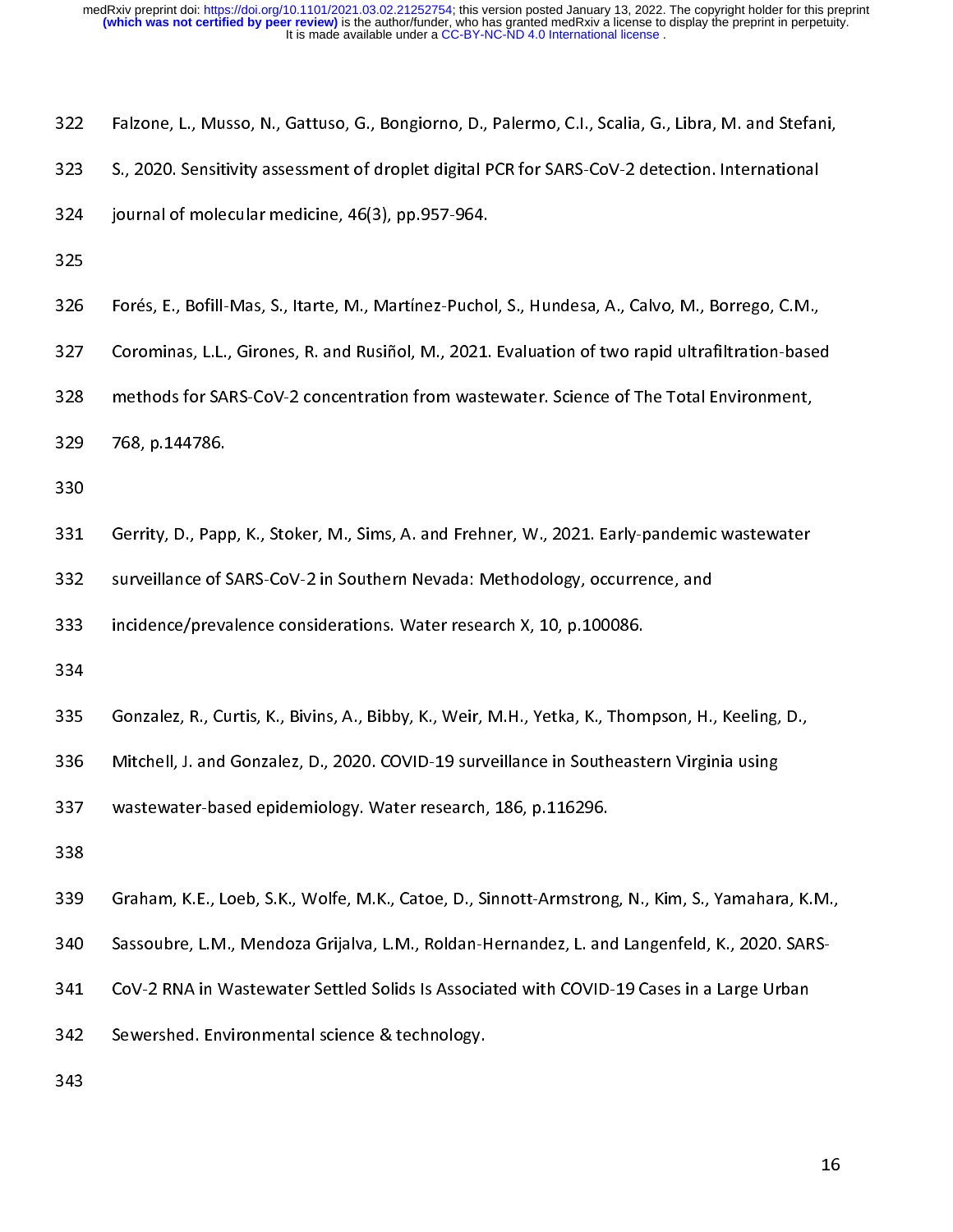| in wastewater in Japan during a COVID-19 outbreak. Science of The Total Environment, 758,<br>345<br>346<br>p.143578.<br>347<br>Liu, X., Feng, J., Zhang, Q., Guo, D., Zhang, L., Suo, T., Hu, W., Guo, M., Wang, X., Huang, Z. and<br>348<br>349<br>Xiong, Y., 2020. Analytical comparisons of SARS-COV-2 detection by qRT-PCR and ddPCR with<br>multiple primer/probe sets. Emerging microbes & infections, 9(1), pp.1175-1179.<br>350<br>351<br>352<br>Lu, X., Wang, L., Sakthivel, S.K., Whitaker, B., Murray, J., Kamili, S., Lynch, B., Malapati, L., Burke,<br>S.A., Harcourt, J. and Tamin, A., 2020. US CDC real-time reverse transcription PCR panel for<br>353<br>detection of severe acute respiratory syndrome coronavirus 2. Emerging infectious diseases,<br>354<br>26(8), p. 1654.<br>355<br>356<br>Medema, G., Heijnen, L., Elsinga, G., Italiaander, R. and Brouwer, A., 2020. Presence of SARS-<br>357<br>358<br>Coronavirus-2 RNA in sewage and correlation with reported COVID-19 prevalence in the early<br>stage of the epidemic in the Netherlands. Environmental Science & Technology Letters, 7(7),<br>359<br>360<br>pp.511-516.<br>361<br>362<br>National Institute for Viral Disease Control and Prevention. Specific primers and probes for<br>detection of 2019 novel coronavirus (2020);<br>363<br>http://ivdc.chinacdc.cn/kyjz/202001/t20200121 211337.html<br>364<br>365 | 344 | Hata, A., Hara-Yamamura, H., Meuchi, Y., Imai, S. and Honda, R., 2021. Detection of SARS-CoV-2 |    |
|----------------------------------------------------------------------------------------------------------------------------------------------------------------------------------------------------------------------------------------------------------------------------------------------------------------------------------------------------------------------------------------------------------------------------------------------------------------------------------------------------------------------------------------------------------------------------------------------------------------------------------------------------------------------------------------------------------------------------------------------------------------------------------------------------------------------------------------------------------------------------------------------------------------------------------------------------------------------------------------------------------------------------------------------------------------------------------------------------------------------------------------------------------------------------------------------------------------------------------------------------------------------------------------------------------------------------------------------------------------------------------------------------------|-----|------------------------------------------------------------------------------------------------|----|
|                                                                                                                                                                                                                                                                                                                                                                                                                                                                                                                                                                                                                                                                                                                                                                                                                                                                                                                                                                                                                                                                                                                                                                                                                                                                                                                                                                                                          |     |                                                                                                |    |
|                                                                                                                                                                                                                                                                                                                                                                                                                                                                                                                                                                                                                                                                                                                                                                                                                                                                                                                                                                                                                                                                                                                                                                                                                                                                                                                                                                                                          |     |                                                                                                |    |
|                                                                                                                                                                                                                                                                                                                                                                                                                                                                                                                                                                                                                                                                                                                                                                                                                                                                                                                                                                                                                                                                                                                                                                                                                                                                                                                                                                                                          |     |                                                                                                |    |
|                                                                                                                                                                                                                                                                                                                                                                                                                                                                                                                                                                                                                                                                                                                                                                                                                                                                                                                                                                                                                                                                                                                                                                                                                                                                                                                                                                                                          |     |                                                                                                |    |
|                                                                                                                                                                                                                                                                                                                                                                                                                                                                                                                                                                                                                                                                                                                                                                                                                                                                                                                                                                                                                                                                                                                                                                                                                                                                                                                                                                                                          |     |                                                                                                |    |
|                                                                                                                                                                                                                                                                                                                                                                                                                                                                                                                                                                                                                                                                                                                                                                                                                                                                                                                                                                                                                                                                                                                                                                                                                                                                                                                                                                                                          |     |                                                                                                |    |
|                                                                                                                                                                                                                                                                                                                                                                                                                                                                                                                                                                                                                                                                                                                                                                                                                                                                                                                                                                                                                                                                                                                                                                                                                                                                                                                                                                                                          |     |                                                                                                |    |
|                                                                                                                                                                                                                                                                                                                                                                                                                                                                                                                                                                                                                                                                                                                                                                                                                                                                                                                                                                                                                                                                                                                                                                                                                                                                                                                                                                                                          |     |                                                                                                |    |
|                                                                                                                                                                                                                                                                                                                                                                                                                                                                                                                                                                                                                                                                                                                                                                                                                                                                                                                                                                                                                                                                                                                                                                                                                                                                                                                                                                                                          |     |                                                                                                |    |
|                                                                                                                                                                                                                                                                                                                                                                                                                                                                                                                                                                                                                                                                                                                                                                                                                                                                                                                                                                                                                                                                                                                                                                                                                                                                                                                                                                                                          |     |                                                                                                |    |
|                                                                                                                                                                                                                                                                                                                                                                                                                                                                                                                                                                                                                                                                                                                                                                                                                                                                                                                                                                                                                                                                                                                                                                                                                                                                                                                                                                                                          |     |                                                                                                |    |
|                                                                                                                                                                                                                                                                                                                                                                                                                                                                                                                                                                                                                                                                                                                                                                                                                                                                                                                                                                                                                                                                                                                                                                                                                                                                                                                                                                                                          |     |                                                                                                |    |
|                                                                                                                                                                                                                                                                                                                                                                                                                                                                                                                                                                                                                                                                                                                                                                                                                                                                                                                                                                                                                                                                                                                                                                                                                                                                                                                                                                                                          |     |                                                                                                |    |
|                                                                                                                                                                                                                                                                                                                                                                                                                                                                                                                                                                                                                                                                                                                                                                                                                                                                                                                                                                                                                                                                                                                                                                                                                                                                                                                                                                                                          |     |                                                                                                |    |
|                                                                                                                                                                                                                                                                                                                                                                                                                                                                                                                                                                                                                                                                                                                                                                                                                                                                                                                                                                                                                                                                                                                                                                                                                                                                                                                                                                                                          |     |                                                                                                |    |
|                                                                                                                                                                                                                                                                                                                                                                                                                                                                                                                                                                                                                                                                                                                                                                                                                                                                                                                                                                                                                                                                                                                                                                                                                                                                                                                                                                                                          |     |                                                                                                |    |
|                                                                                                                                                                                                                                                                                                                                                                                                                                                                                                                                                                                                                                                                                                                                                                                                                                                                                                                                                                                                                                                                                                                                                                                                                                                                                                                                                                                                          |     |                                                                                                |    |
|                                                                                                                                                                                                                                                                                                                                                                                                                                                                                                                                                                                                                                                                                                                                                                                                                                                                                                                                                                                                                                                                                                                                                                                                                                                                                                                                                                                                          |     |                                                                                                |    |
|                                                                                                                                                                                                                                                                                                                                                                                                                                                                                                                                                                                                                                                                                                                                                                                                                                                                                                                                                                                                                                                                                                                                                                                                                                                                                                                                                                                                          |     |                                                                                                |    |
|                                                                                                                                                                                                                                                                                                                                                                                                                                                                                                                                                                                                                                                                                                                                                                                                                                                                                                                                                                                                                                                                                                                                                                                                                                                                                                                                                                                                          |     |                                                                                                |    |
|                                                                                                                                                                                                                                                                                                                                                                                                                                                                                                                                                                                                                                                                                                                                                                                                                                                                                                                                                                                                                                                                                                                                                                                                                                                                                                                                                                                                          |     |                                                                                                |    |
|                                                                                                                                                                                                                                                                                                                                                                                                                                                                                                                                                                                                                                                                                                                                                                                                                                                                                                                                                                                                                                                                                                                                                                                                                                                                                                                                                                                                          |     |                                                                                                |    |
|                                                                                                                                                                                                                                                                                                                                                                                                                                                                                                                                                                                                                                                                                                                                                                                                                                                                                                                                                                                                                                                                                                                                                                                                                                                                                                                                                                                                          |     |                                                                                                | 17 |
|                                                                                                                                                                                                                                                                                                                                                                                                                                                                                                                                                                                                                                                                                                                                                                                                                                                                                                                                                                                                                                                                                                                                                                                                                                                                                                                                                                                                          |     |                                                                                                |    |
|                                                                                                                                                                                                                                                                                                                                                                                                                                                                                                                                                                                                                                                                                                                                                                                                                                                                                                                                                                                                                                                                                                                                                                                                                                                                                                                                                                                                          |     |                                                                                                |    |
|                                                                                                                                                                                                                                                                                                                                                                                                                                                                                                                                                                                                                                                                                                                                                                                                                                                                                                                                                                                                                                                                                                                                                                                                                                                                                                                                                                                                          |     |                                                                                                |    |
|                                                                                                                                                                                                                                                                                                                                                                                                                                                                                                                                                                                                                                                                                                                                                                                                                                                                                                                                                                                                                                                                                                                                                                                                                                                                                                                                                                                                          |     |                                                                                                |    |
|                                                                                                                                                                                                                                                                                                                                                                                                                                                                                                                                                                                                                                                                                                                                                                                                                                                                                                                                                                                                                                                                                                                                                                                                                                                                                                                                                                                                          |     |                                                                                                |    |
|                                                                                                                                                                                                                                                                                                                                                                                                                                                                                                                                                                                                                                                                                                                                                                                                                                                                                                                                                                                                                                                                                                                                                                                                                                                                                                                                                                                                          |     |                                                                                                |    |
|                                                                                                                                                                                                                                                                                                                                                                                                                                                                                                                                                                                                                                                                                                                                                                                                                                                                                                                                                                                                                                                                                                                                                                                                                                                                                                                                                                                                          |     |                                                                                                |    |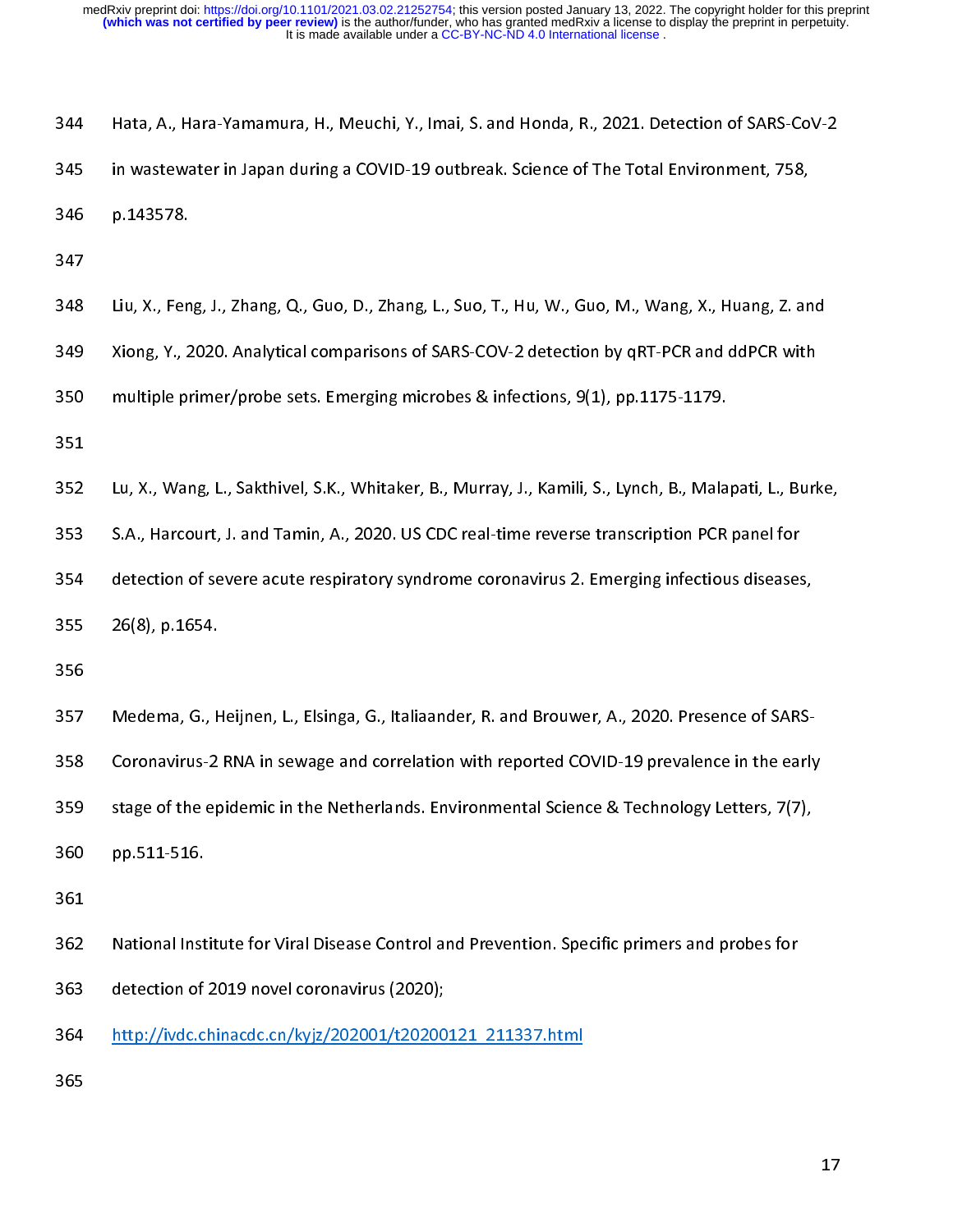|  |  |  |  |  |  | 366 — Oliveira, M.D.L.A., Campos, A., Matos, A.R., Rigotto, C., Martins, A.S., Teixeira, P.F. and Siqueira, |  |
|--|--|--|--|--|--|-------------------------------------------------------------------------------------------------------------|--|
|  |  |  |  |  |  |                                                                                                             |  |

- 
- 
- 
- 
- M.M., 2020. Wastewater-Based Epidemiology (WBE) and Viral Detection in Polluted Surface<br>
368 Water: A Valuable Tool for COVID-19 Surveillance —A Brief Review.<br>
369<br>
369 Pecson, B.M., Darby, E., Haas, C., Amha, Y., Bartolo, 368 Water: A Valuable Tool for COVID-19 Surveillance —A Brief Review.<br>369<br>370 Pecson, B.M., Darby, E., Haas, C., Amha, Y., Bartolo, M., Danielson, R., Dearborn, Y., Di Giovar<br>371 G., Ferguson, C., Fevig, S. and Gaddis, E., 369<br>369<br>368 Pecson, B.M., Darby, E., Haas, C., Amha, Y., Bartolo, M., Danielson, I<br>371 G., Ferguson, C., Fevig, S. and Gaddis, E., 2021. Reproducibility and :<br>372 quantify the SARS-CoV-2 genetic signal in raw wastewater: f 370<br>371<br>372<br>373<br>374<br>375<br>376<br>377<br>378
- 
- 
- 
- 
- 
- 371 G., Ferguson, C., Fevig, S. and Gaddis, E., 2021. Reproducibility and sensitivity of 36 methods to<br>372 quantify the SARS-CoV-2 genetic signal in raw wastewater: findings from an interlaboratory<br>373 methods evaluation i 372 quantify the SARS-CoV-2 genetic signal in raw wastewater: findings from an interlaboratory<br>373 methods evaluation in the US. Environmental Science: Water Research & Technology.<br>374<br>375 Prado, T., Fumian, T.M., Mannarin 373 methods evaluation in the US. Environmental Science: Water Research & Technology.<br>374<br>375 Prado, T., Fumian, T.M., Mannarino, C.F., Resende, P.C., Motta, F.C., Eppinghaus, A.L.F., do V.H.C., Braz, R.M.S., de Andrade, J 374<br>
375 Prado, T., Fumian, T.M., Mannarino, C.F., Resende, P.C., Motta, F.C., Eppinghaus, A.L.F<br>
376 V.H.C., Braz, R.M.S., de Andrade, J.D.S.R., Maranhão, A.G. and Miagostovich, M.P., 202<br>
377 Wastewater-based epidemiolog 375<br>376<br>377<br>378<br>380<br>381<br>381<br>382<br>383 V. H.C., Braz, R.M.S., de Andrade, J.D.S.R., Maranhão, A.G. and Miagostovich, M.P., 2021.<br>
377 Wastewater-based epidemiology as a useful tool to track SARS-CoV-2 and support public health<br>
378 policies at municipal level i 377 Wastewater-based epidemiology as a useful tool to track SARS-CoV-2 and support public<br>378 policies at municipal level in Brazil. Water research, 191, p.116810.<br>379<br>880 Rački, N., Morisset, D., Gutierrez-Aguirre, I. and
- 
- 

378 policies at municipal level in Brazil. Water research, 191, p.116810.<br>379<br>Rački, N., Morisset, D., Gutierrez-Aguirre, I. and Ravnikar, M., 2014. One-step RT-droplet digital<br>381 PCR: a breakthrough in the quantification

- 379<br>
379<br>
380 Rački, N., Morisset, D., Gutierrez-Aguirre, I. and Ravnikar, M., 2014.<br>
381 PCR: a breakthrough in the quantification of waterborne RNA viruse<br>
382 bioanalytical chemistry, 406(3), pp.661-667.<br>
383<br>
384 Randa 380<br>381<br>381<br>382<br>383<br>384<br>385<br>385
- 
- 
- 382 bioanalytical chemistry, 406(3), pp.661-667.<br>383<br>Randazzo, W., Cuevas-Ferrando, E., Sanjuán, R., Domingo-Calap, P. and Sánchez, G., 3<br>Netropolitan wastewater analysis for COVID-19 epidemiological surveillance. Interna<br> 383<br>
384 Randazzo, W., Cuevas-Ferrando, E., Sanjuán,<br>
385 Metropolitan wastewater analysis for COVID<br>
386 Journal of Hygiene and Environmental Health<br>
387 384<br>385<br>386<br>387
- PCR: a breakthrough in the quantification of waterborne RNA viruses. Analytical and<br>
382 bioanalytical chemistry, 406(3), pp.661-667.<br>
383<br>
384 Randazzo, W., Cuevas-Ferrando, E., Sanjuán, R., Domingo-Calap, P. and Sánchez, 385 Metropolitan wastewater analysis for COVID-19 epidemiological surveillance. Internationa<br>386 Journal of Hygiene and Environmental Health, 230, p.113621.<br>387

386 Journal of Hygiene and Environmental Health, 230, p.113621.<br>387  $387$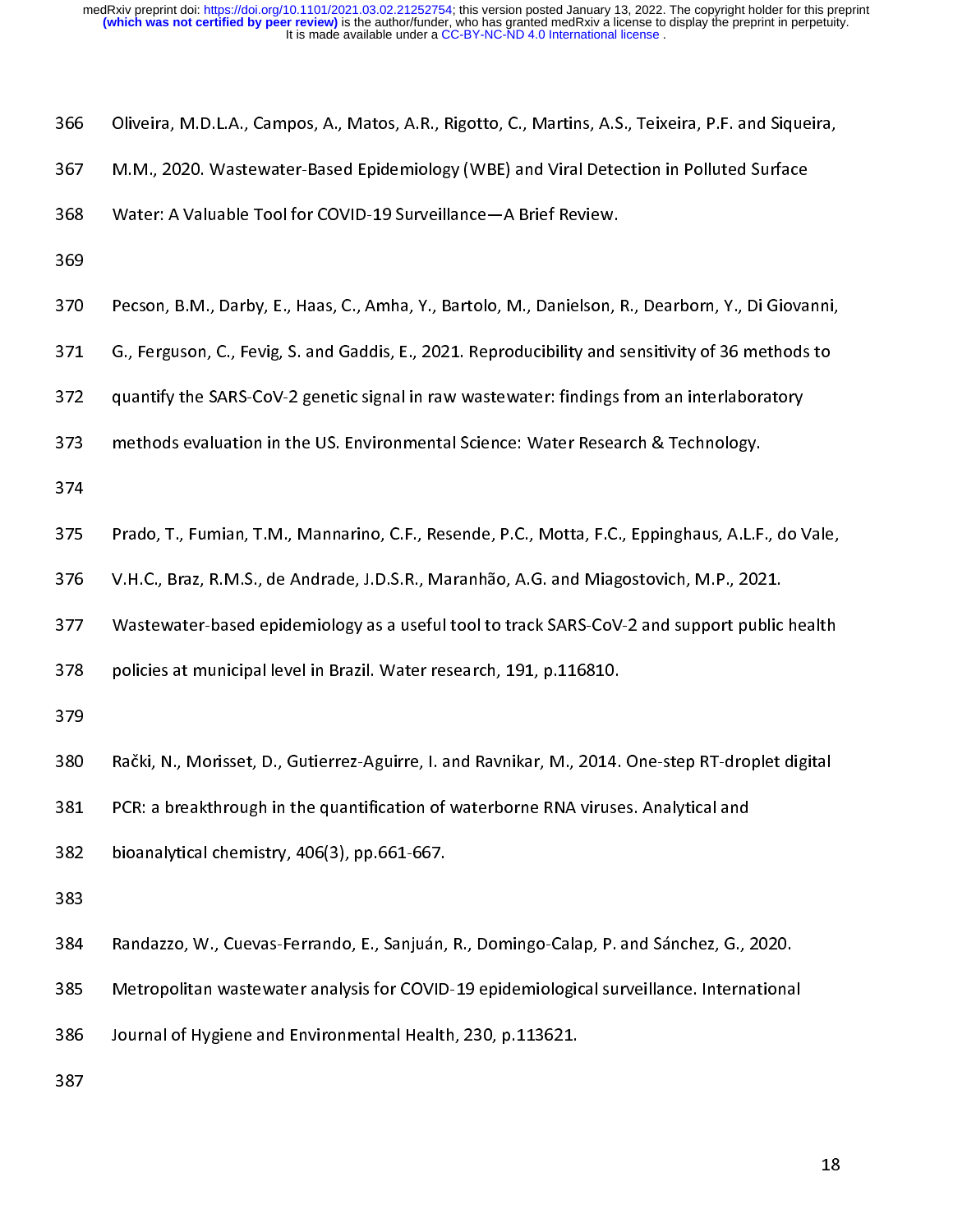|  | 388 |  |  |  |  |  |  | 3   Sarmila, T., Sherchan, S.P. and Eiji, H., 2020. Applicability of crAssphage, pepper mild mottle |
|--|-----|--|--|--|--|--|--|-----------------------------------------------------------------------------------------------------|
|--|-----|--|--|--|--|--|--|-----------------------------------------------------------------------------------------------------|

- 
- 
- 
- 
- 1999<br>1889 virus, and tobacco mosaic virus as indicators of reduction of enteric viruses during wastewat<br>1892 Sherchan, S.P., Shahin, S., Ward, L.M., Tandukar, S., Aw, T.G., Schmitz, B., Ahmed, W. and<br>1893 Sherchan, S.P., S reatment. Scientific Reports (Nature Publisher Group), 10(1).<br>
391<br>
392 Sherchan, S.P., Shahin, S., Ward, L.M., Tandukar, S., Aw, T.G., Schmitz, B., Ahmed, W. and<br>
393 Kitajima, M., 2020. First detection of SARS-CoV-2 RNA
- 
- 
- 
- 

- 
- 391<br>391 Sherchan, S.P., Shahin, S., Ward, L.M., Tandukar, S., Aw, T.G., S.<br>393 Kitajima, M., 2020. First detection of SARS-CoV-2 RNA in waste<br>394 in Louisiana, USA. Science of The Total Environment, 743, p.14<br>395 Suo, T., 392<br>393<br>394<br>395<br>396<br>397<br>398<br>398<br>399<br>400 393 Kitajima, M., 2020. First detection of SARS-CoV-2 RNA in wastewater in North America: a s<br>394 in Louisiana, USA. Science of The Total Environment, 743, p.140621.<br>395 Suo, T., Liu, X., Feng, J., Guo, M., Hu, W., Guo, D.
- 
- 394 In Louisiana, USA. Science of The Total Environment, 743, p.140621.<br>395 Suo, T., Liu, X., Feng, J., Guo, M., Hu, W., Guo, D., Ullah, H., Yang, Y., Zhang, Q., Wang, X. and<br>397 Suo, T., Liu, X., Feng, J., Guo, M., Hu, W.

Sample 1958<br>195 Suo, T., Liu, X., Feng, J., Guo, M., Hu, W., Guo, D., Ullah, H., Yang, Y., 3<br>197 Sajid, M., 2020. ddPCR: a more accurate tool for SARS-CoV-2 detectio<br>198 specimens. Emerging microbes & infections, 9(1), pp. 396<br>397<br>398<br>398<br>400<br>401<br>402<br>403<br>404 Sajid, M., 2020. ddPCR: a more accurate tool for SARS-CoV-2 detection in low viral load<br>
specimens. Emerging microbes & infections, 9(1), pp.1259-1268.<br>
399<br>
Torii, S., Furumai, H. and Katayama, H., 2021. Applicability of specimens. Emerging microbes & infections, 9(1), pp.1259-1268.<br>399<br>399<br>400 Torii, S., Furumai, H. and Katayama, H., 2021. Applicability of polyethylene glycol precip<br>401 followed by acid guanidinium thiocyanate-phenol-chlo 399<br>399<br>399 Torii, S., Furumai, H. and Katayama, H., 2021. Applicability of poly<br>401 followed by acid guanidinium thiocyanate-phenol-chloroform ext<br>3ARS-CoV-2 RNA from municipal wastewater. Science of The Tota<br>403<br>404 Worl 400<br>401<br>402<br>403<br>404<br>405<br>406<br>407 401 followed by acid guanidinium thiocyanate-phenol-chloroform extraction for the detection of<br>402 SARS-CoV-2 RNA from municipal wastewater. Science of The Total Environment, 756, p.14306;<br>403<br>403 Worley-Morse, T., Mann, M 402<br>
402 SARS-CoV-2 RNA from municipal wastewater. Science of The Total Environment, 756, p.1430<br>
403<br>
404 Worley-Morse, T., Mann, M., Khunjar, W., Olabode, L. and Gonzalez, R., 2019. Evaluating the<br>
405 fate of bacterial 403<br>404 Worley-Morse, T., Mann, M., Khunjar, W., Olabode, L. and Gonzalez, R., 2019. Evaluating the<br>405 factorial indicators, viral indicators, and viruses in water resource recovery facilities.<br>406 Water Environment Resea 404<br>405<br>406<br>407 405 fate of bacterial indicators, viral indicators, and viruses in water resource recovery facilities.<br>406 Water Environment Research, 91(9), pp.830-842.<br>407 406 Water Environment Research, 91(9), pp.830-842.<br>407 407<br>407<br> Water Environment Research, 91(9), pp.830-842.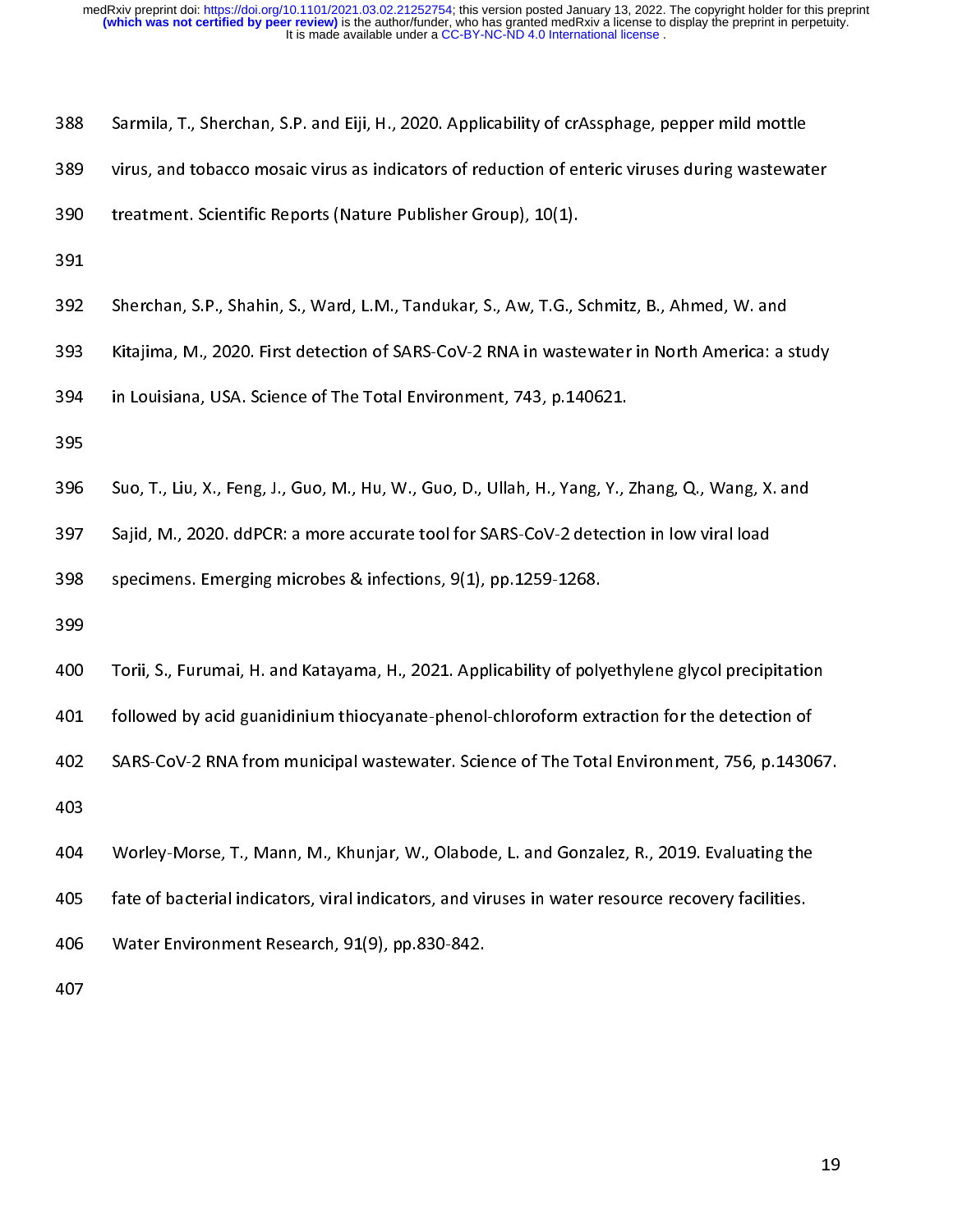- 
- digital PCR (ddPCR) with quantitative PCR (qPCR) for enumeration of Cryptosporidium oocy:<br>
in faecal samples. International journal for parasitology, 44(14), pp.1105-1113.<br>
411<br>
412
- 410 in faecal samples. International journal for parasitology, 44(14), pp.1105-1113.<br>411<br>412 411<br>411<br>412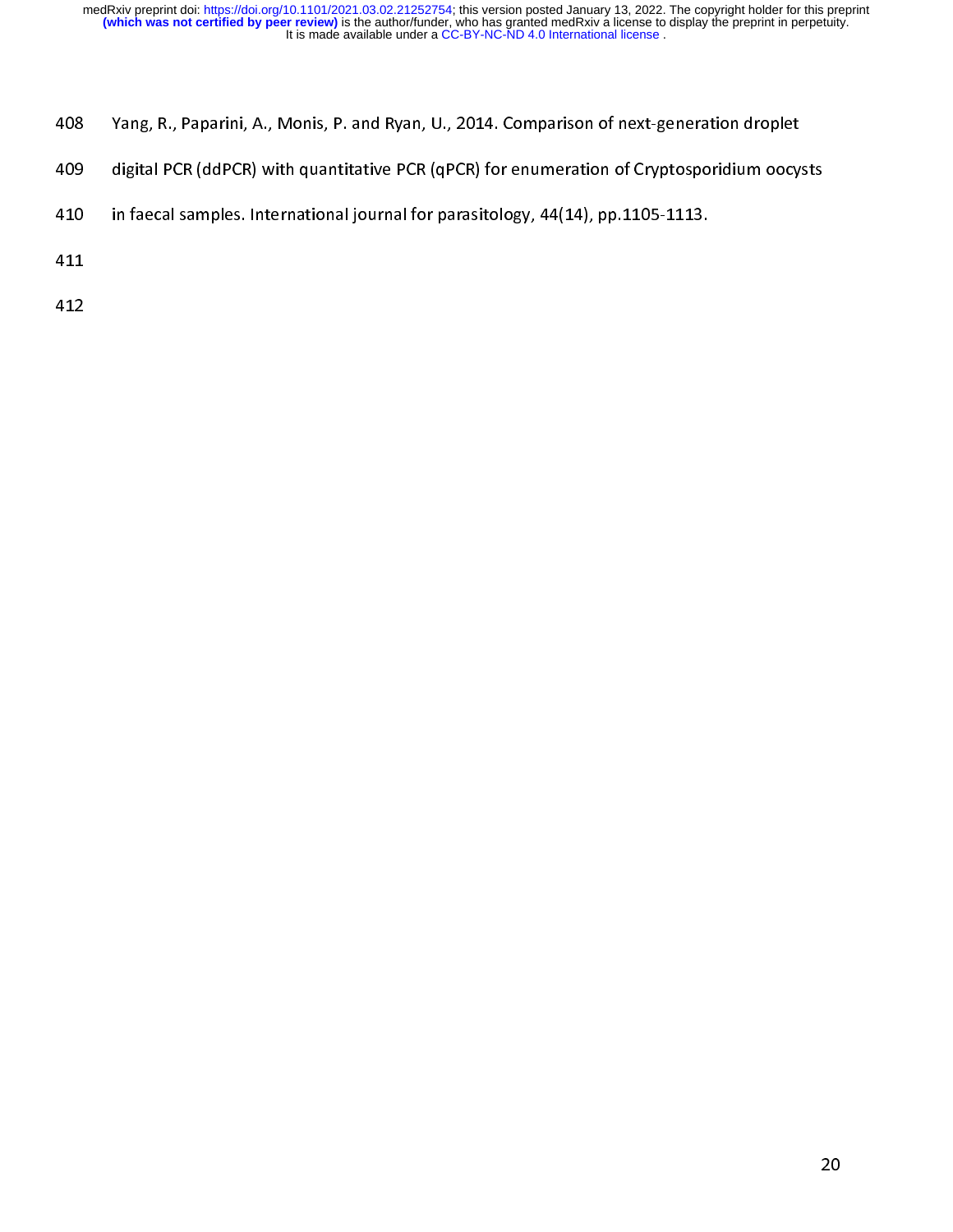## 413 Figures/Tables

414

- 415 Figure 1. Locations of RT-ddPCR and RT-qPCR designed assays with respect to the SARS-CoV-2
- 416 genome (GenBank accession no. MN908947). ddCoV N and nCoV N2 assays are located on the
- 417 N gene (top panel). ddCoV\_E and E\_Sarbeco are located on the E gene (bottom panel).



−±∪<br>419 719<br>119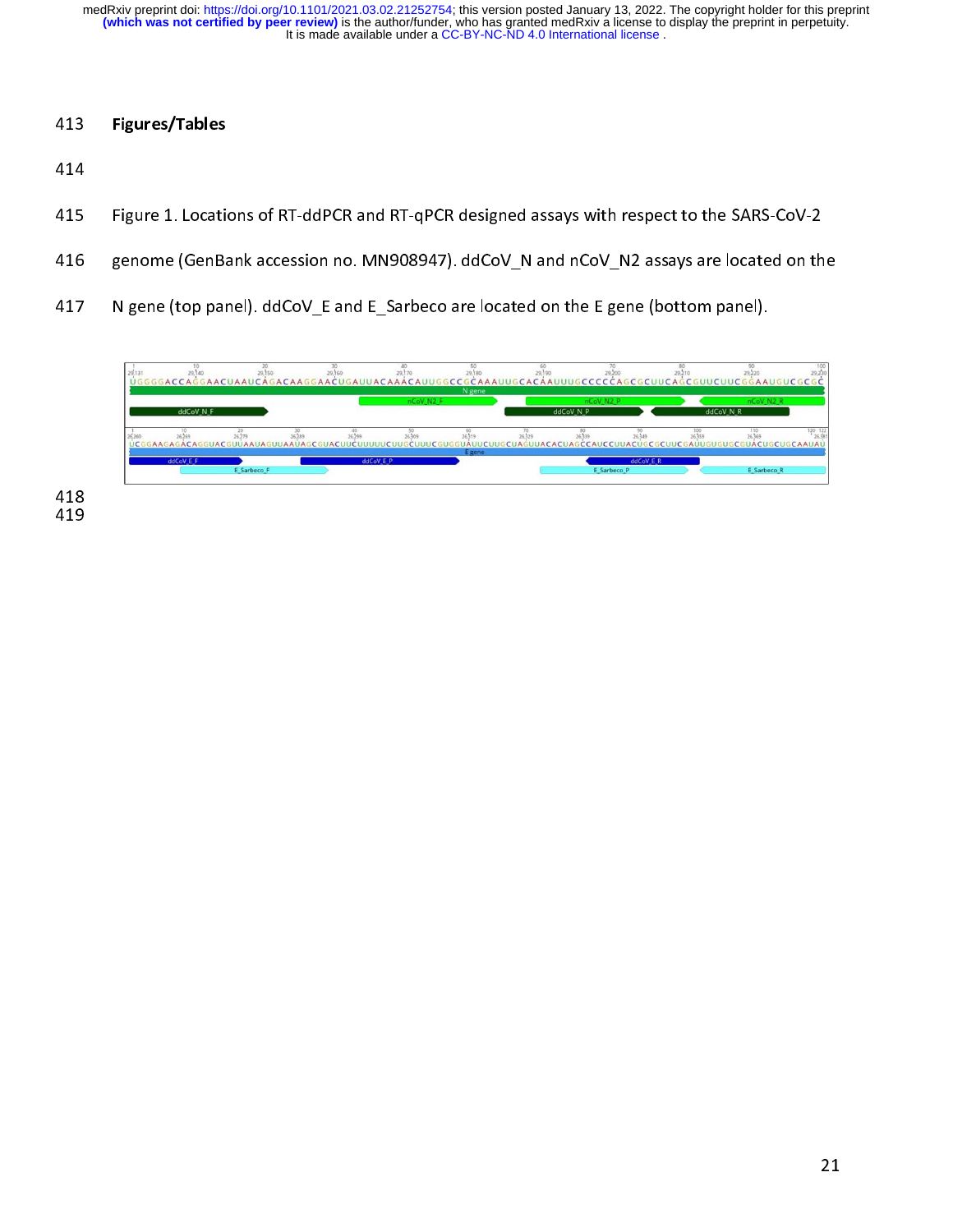420 Figure 2. Annealing temperature thermal gradient optimizations for the 2 RT-ddPCR designed 421 assays (ddCoV\_N, ddCoV\_E) and the 2 RT-qPCR designed assays (nCoV\_N2, E\_Sarbeco). Thicker 422 portion of the positive band (first 8 wells) used RNA oligo standard, while the thinner portion 423 (next 8 wells) used a SARS-CoV-2 positive wastewater sample. The last 8 wells are negatives 424 (NTC).

425

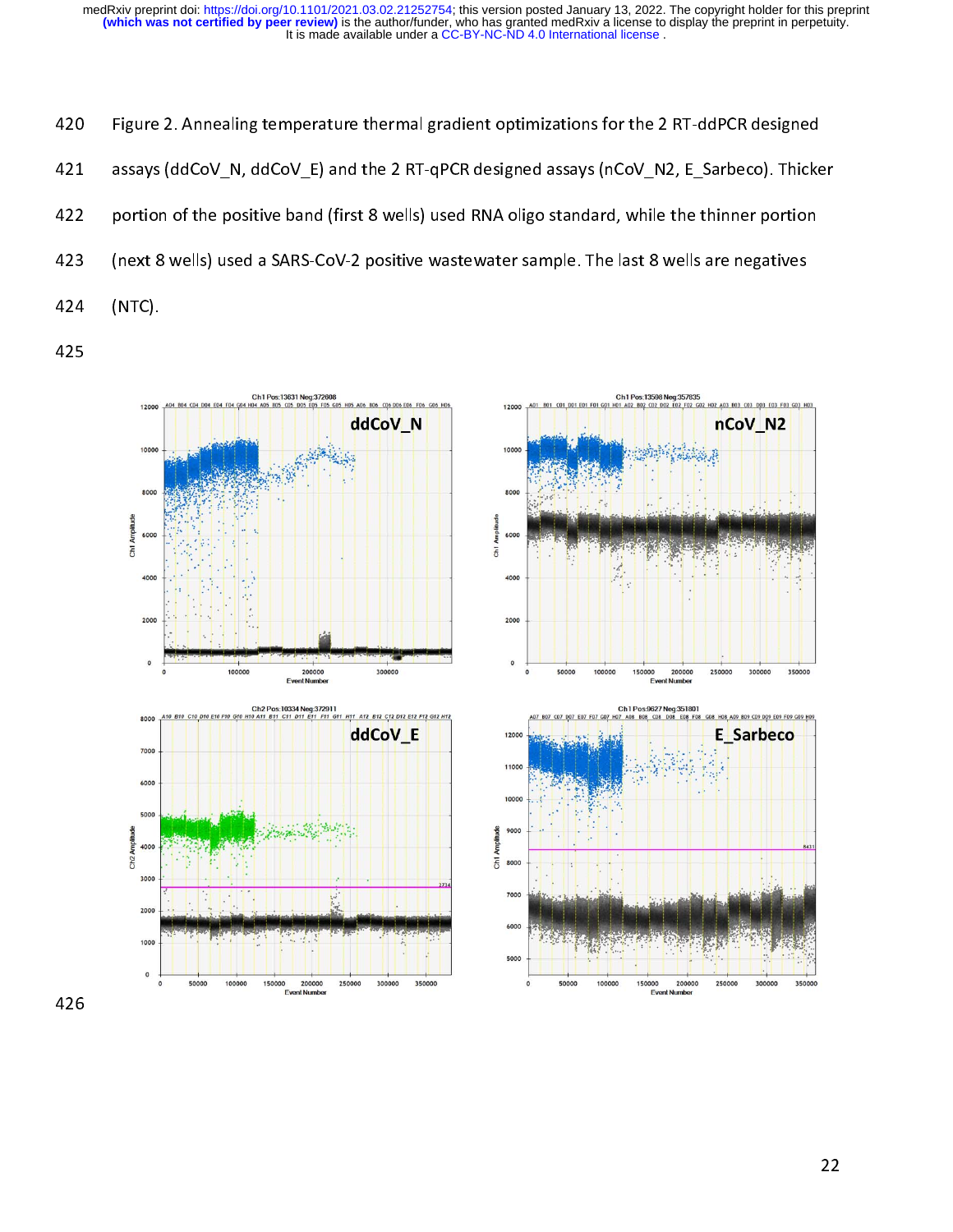- 
- 

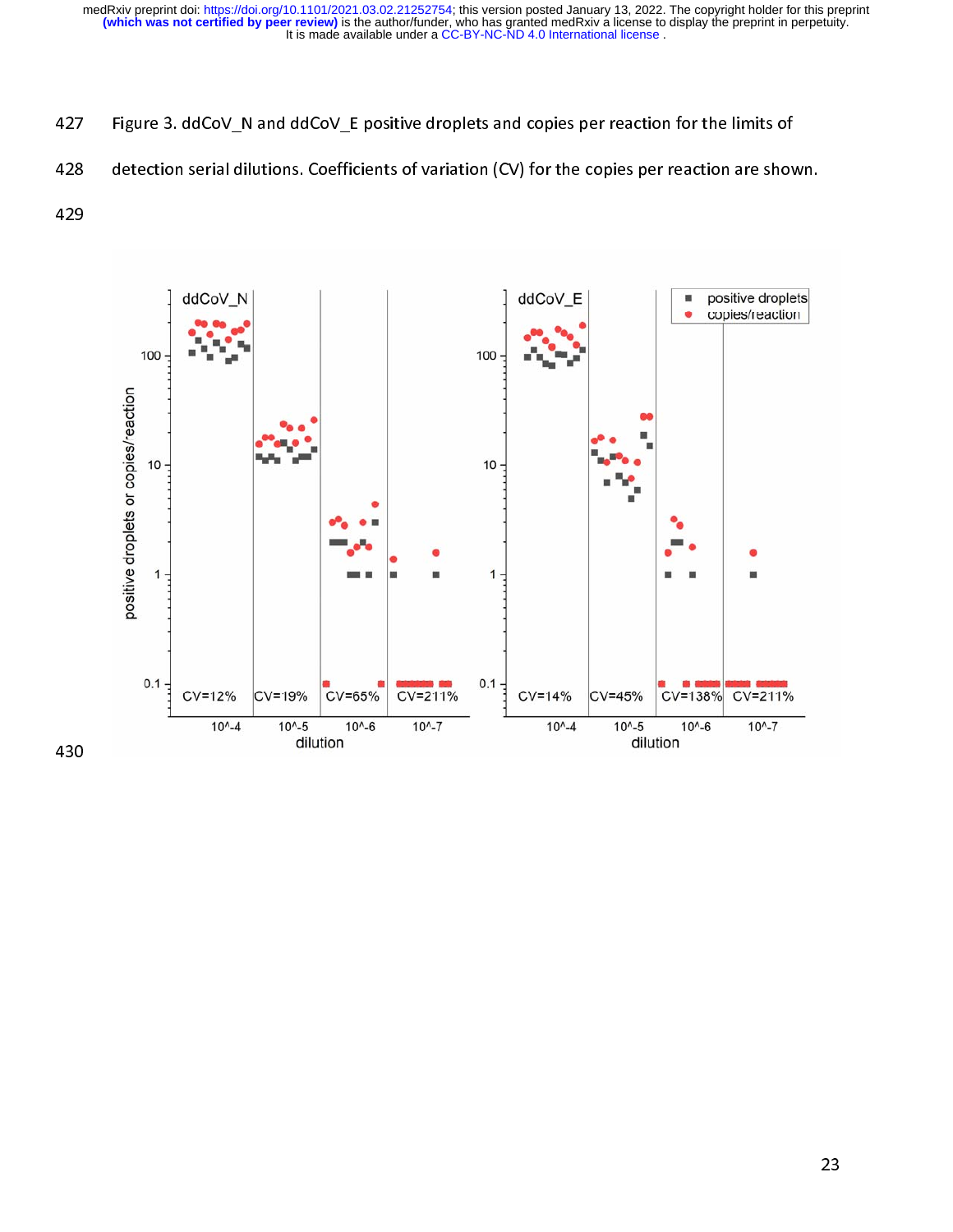- 
- 

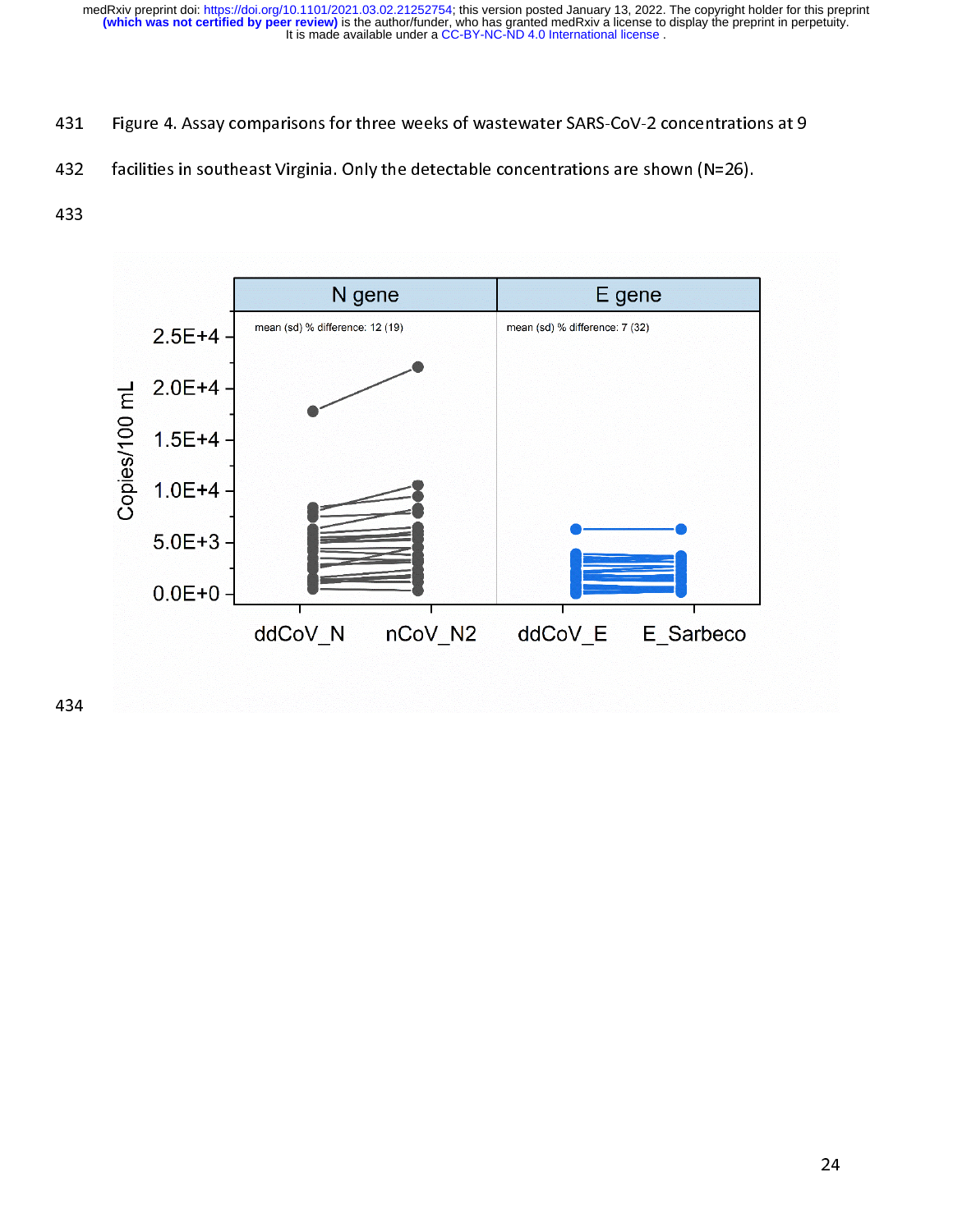- 435 Figure 5. The 2-D plot of the ddCoV N and ddCoV E multiplexed assays for the first 9 samples
- 436 analyzed. Efficient clustering of the droplet populations is shown—gray = double negative, blue
- 437 = FAM positive, green = HEX positive, and orange = double positive.
- 438



Ch1+Ch2+:235 Ch1+Ch2-:1162 Ch1-Ch2+:733 Ch1-Ch2-:310493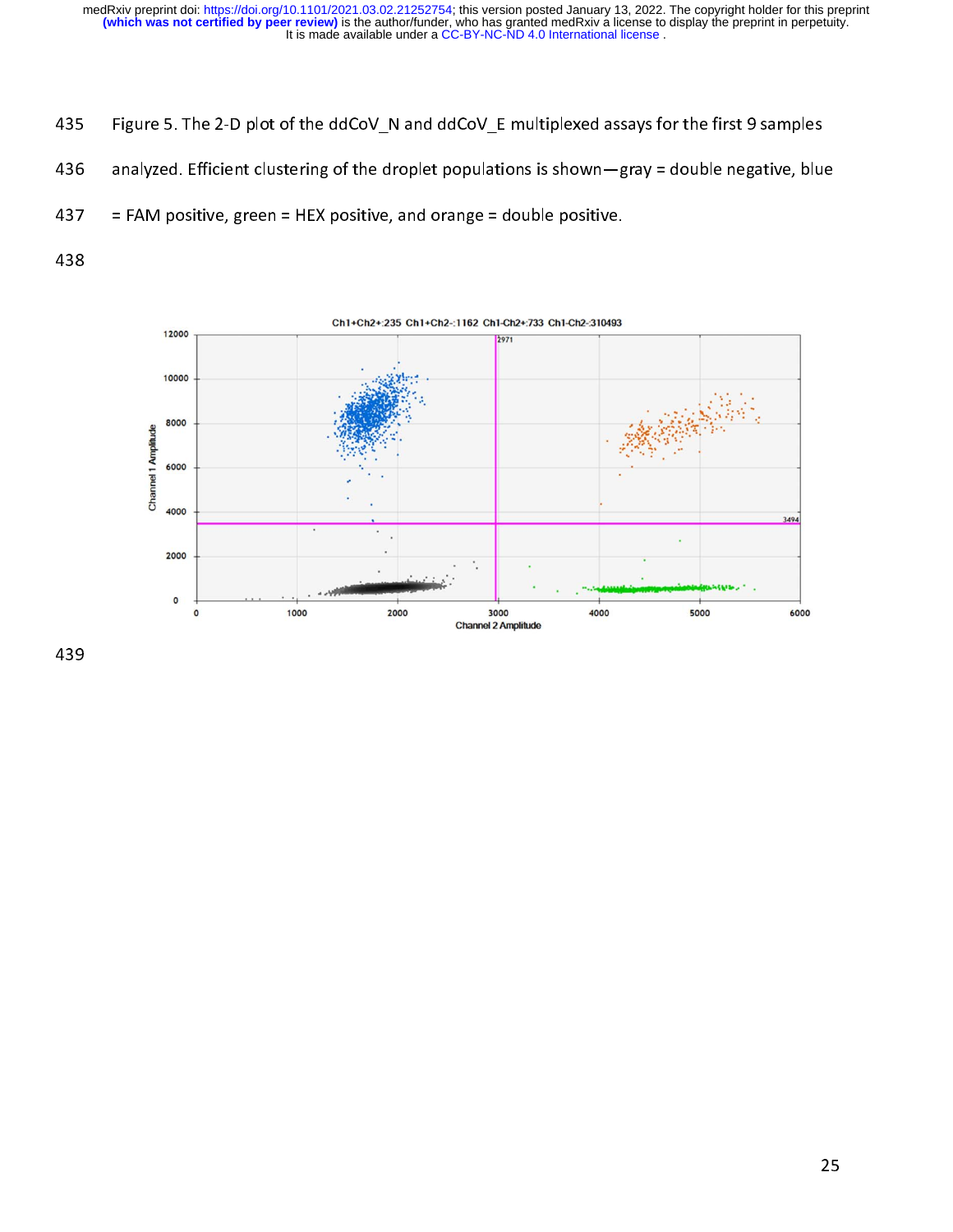|             | Sequence (5'-3')                          | Genome      | Amplicon |
|-------------|-------------------------------------------|-------------|----------|
|             |                                           | Location    | Length   |
| ddCoV_      |                                           |             | 95       |
| $\mathbf N$ |                                           |             |          |
| forward     | TGGGGACCAGGAACTAATCA                      | 20131-29150 |          |
| reverse     | ACATTCCGAAGAACGCTGAA                      | 29225-29206 |          |
| probe       | FAM/TGCACAATT/ZEN/TGCCCCCAGCG/IABkFQ      | 29185-29204 |          |
| ddCoV_      |                                           |             | 100      |
| E           |                                           |             |          |
| forward     | TCGGAAGAGACAGGTACGTT                      | 26260-26279 |          |
| reverse     | ATCGAAGCGCAGTAAGGATG                      | 26359-26340 |          |
| probe       | HEX/AGCGTACTT/ZEN/CTTTTTCTTGCTTTCGTGG/IAB | 26290-26317 |          |
|             | kFQ                                       |             |          |
|             |                                           |             |          |
|             |                                           |             |          |
|             |                                           |             |          |
|             |                                           |             |          |
|             |                                           |             |          |
|             |                                           |             |          |
|             |                                           |             |          |